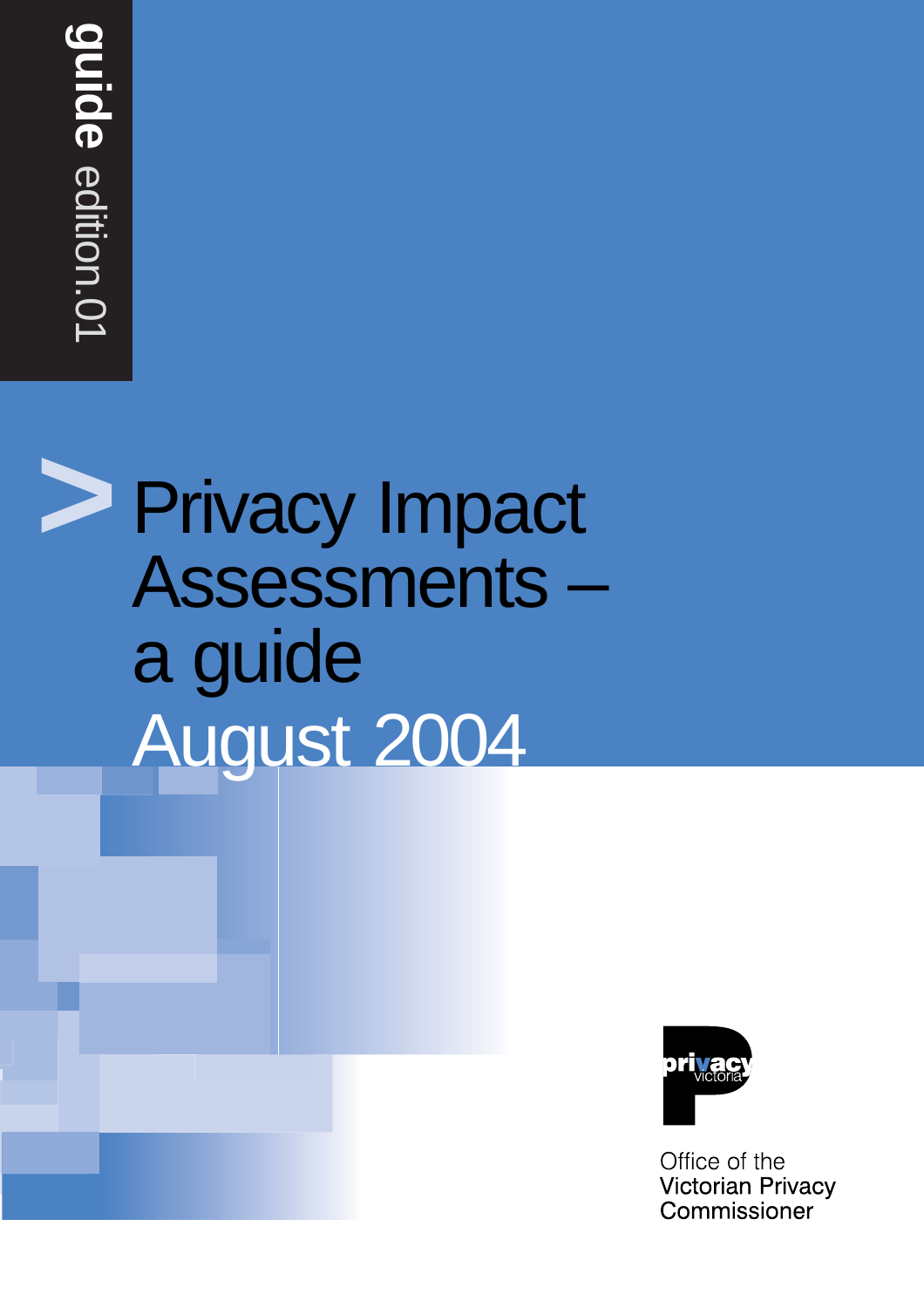

**Victorian Privacy** Commissioner

#### **Privacy Victoria**

Level 11 10-16 Queen Street Melbourne Victoria 3000 Australia

GPO Box 5057 Melbourne Victoria 3001 Australia

Telephone +61 3 8619 8719 Local Call 1300 666 444 Facsimile +61 3 8619 8700 Local Fax 1300 666 445

www.privacy.vic.gov.au enquiries@privacy.vic.gov.au

The Privacy Commissioner acknowledges the work of Helen Versey, Deputy Commissioner (Policy & Compliance), Michelle Fisher, OVPC's Manager (Policy), and Andrea Michailidis, Principal Consultant Equal Consulting Group Pty Ltd in the development of this Guide.

Copyright © Office of the Victorian Privacy Commissioner, 2004.

Copyright is owned and controlled by the Office of the Victorian Privacy Commissioner unless otherwise indicated. Privacy Victoria wants people to have easy access to information about privacy. The contents of this publication may be copied and used for non-commercial use. The material should be used fairly and accurately and this publication should be acknowledged as the source. The authors of material, where known, should be credited, consistent with the moral rights provisions of copyright law.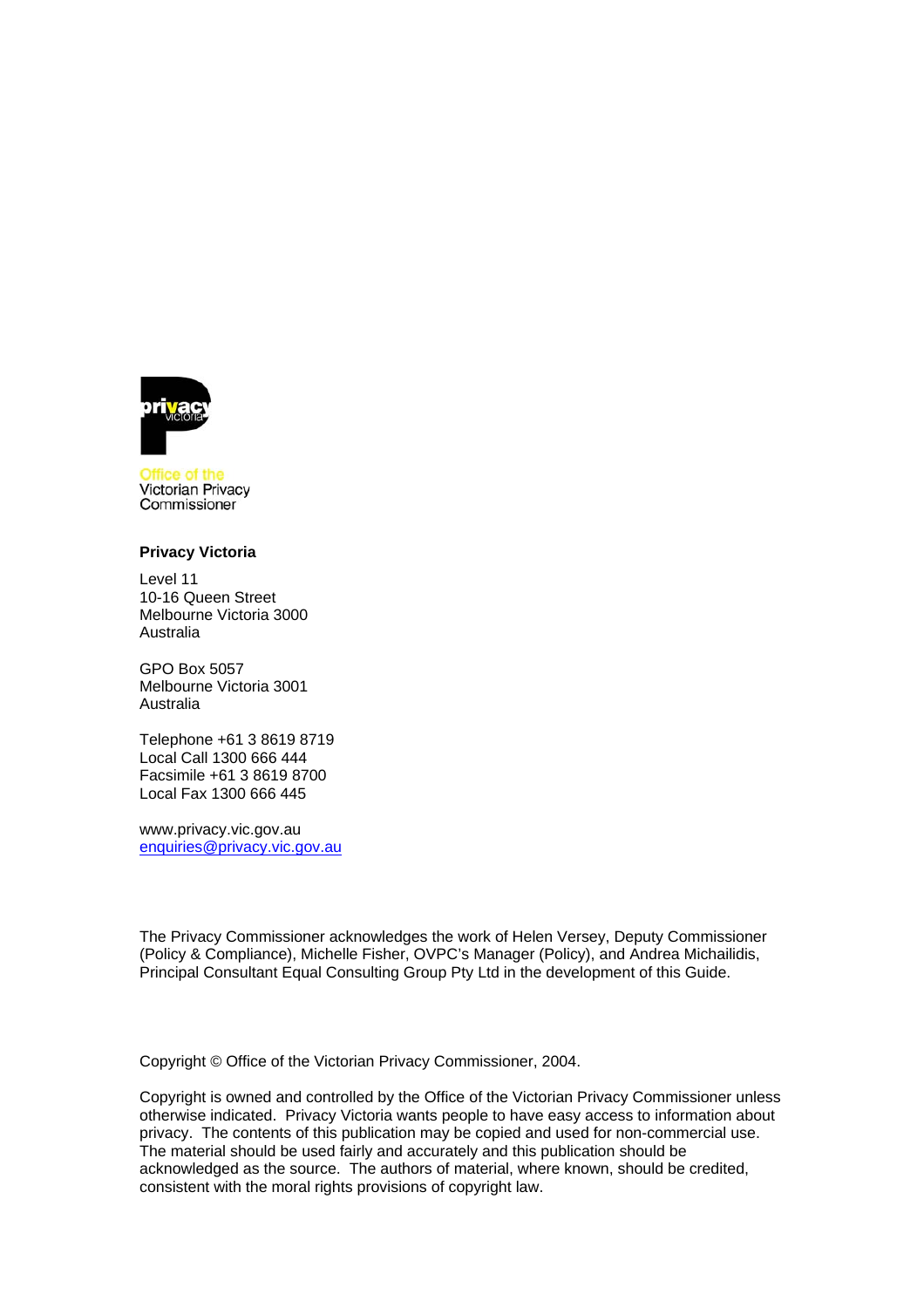# **TABLE OF CONTENTS**

| Introduction<br>$\mathbf{1}$                   |                |
|------------------------------------------------|----------------|
| <b>What a PIA is</b>                           | 2              |
| Definition                                     | 2              |
| <b>When</b> to do a PIA                        | 3              |
| <b>Why</b> is it useful to do a PIA?           | $\overline{4}$ |
| Value to organisations                         | $\overline{4}$ |
| PIAs – your approach to IPP compliance         | 4              |
| Summary of the IPPs                            | 5              |
| Example $1 - IPP$ 1 Collection                 | 6              |
| Example $2 - IPP$ 3 Data quality               | 6              |
| Example $3 - IPP$ 4 Data security              | 6              |
| Example $4 - IPP$ 5 Openness                   | 7              |
| Example 5 – IPP 9 Transborder data flows       | 7              |
| Value to the public                            | 8              |
| Who should do a PIA?                           | 9              |
| Choosing the right people                      | 9              |
| <b>How</b> to focus a PIA                      | 10             |
| Project management methodologies               | 10             |
| Information's life cycle                       | 10             |
| Data flow diagrams                             | 10             |
| Key areas                                      | 10             |
| People                                         | 11             |
| <b>Process</b>                                 | 11             |
| Physical Environment                           | 11             |
| Technology                                     | 11             |
| Accountability                                 | 11             |
| Risk assessment                                | 11             |
| Formulating the right questions                | 12             |
| Doing the right follow-up                      | 12             |
| <b>Making</b> your PIA public                  | 13             |
| Resource 1: the right questions                | 14             |
| Resource 2: how others do it                   | 21             |
| Resource 3: the Information Privacy Principles | 26             |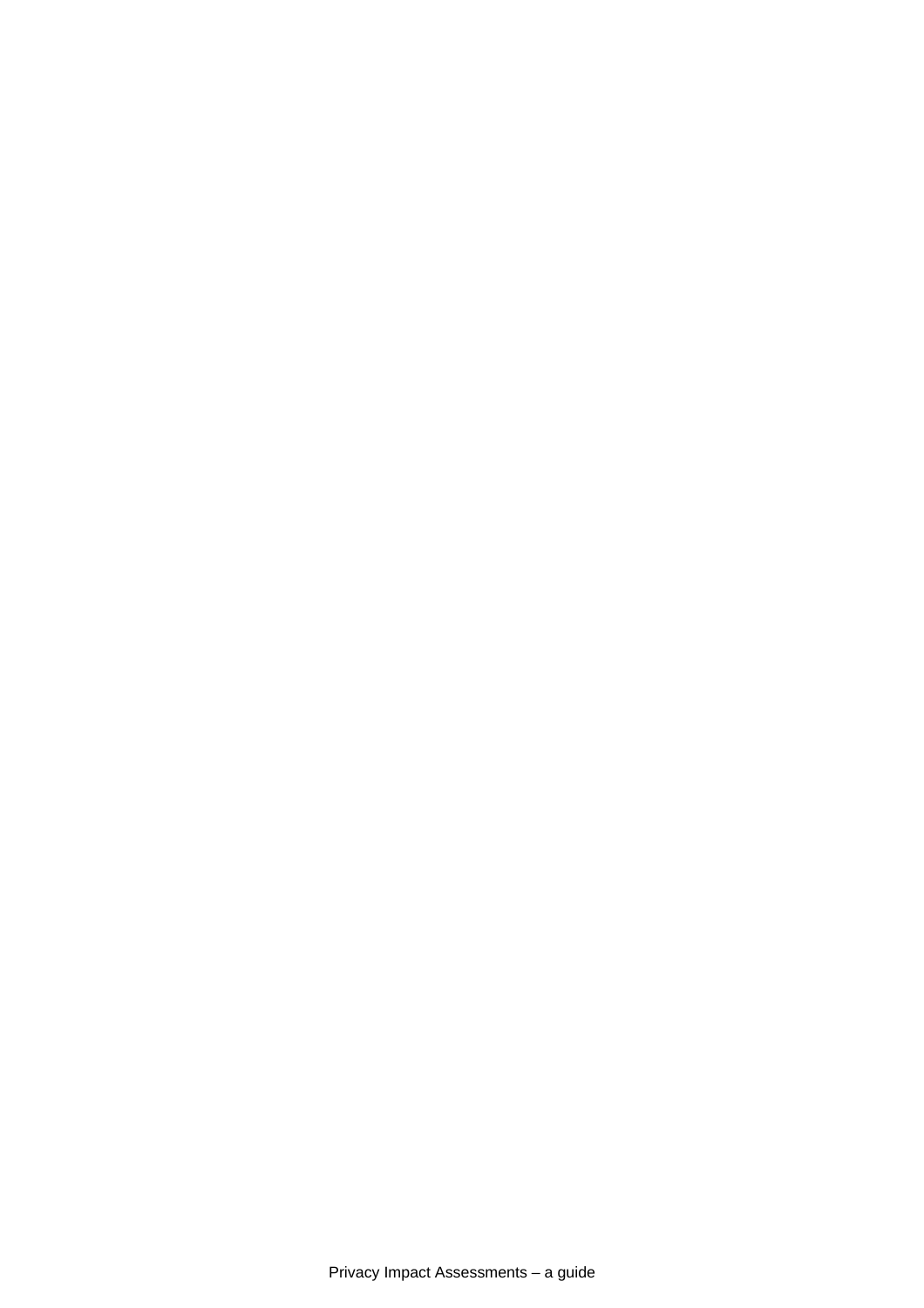# **Introduction**

Privacy Impact Assessments, known as PIAs, are like the Information Age version of environmental effects statements. PIAs are a practical aspect of balancing new technologies with respect for privacy.

In Victoria's first few years of implementing the *Information Privacy Act 2000*, my office has had experience very similar to other privacy and data protection commissioners around the world. The former New Zealand Privacy Commissioner, Bruce Slane, expressed it with elegant simplicity in the foreword to the New Zealand PIA Handbook –

*Organisations frequently approach my office asking "Will my project comply with the Privacy Act?"* 

*Sometimes this leads to the wider, and perhaps more valuable, questions:* 

- *How will my project affect the privacy of individuals?*
- *Can I achieve my objectives while also protecting privacy?*

*This Handbook provides the tools to help to answer these questions.* 

*Protection of privacy is more than simply avoiding a breach of the law. It can involve striving for something better. Privacy impact assessment is one of a range of new techniques which are increasingly being used internationally to better manage privacy risks. Others include privacy compliance audits, privacy seals and associated self-regulatory initiatives and privacy enhancing technologies. Each builds on the bedrock of the enforceable privacy rights for citizens and consumers enshrined in law.* 

*Privacy impact assessment enables public and private bodies to make informed choices. It will often be the case that a privacy enhancing solution will be no more difficult or costly to implement that an intrusive one, if the option is identified sufficiently early in project planning.* 

I thank my counterparts in New Zealand, Marie Shroff, and Hong Kong, Raymond Tang, for their ready willingness to allow Victoria to model parts of this guide on the work of their offices.

I encourage Victorian public sector organisations to conduct privacy impact assessments, to refine the process and to share their developing knowledge and experience. The technology, the types of information that fuel it, and the ways they are applied in both the public and private sectors, will continually produce variations on the Privacy Impact Assessment.

Feedback from users of this guide is welcome.

PAUL CHADWICK Victorian Privacy Commissioner August 2004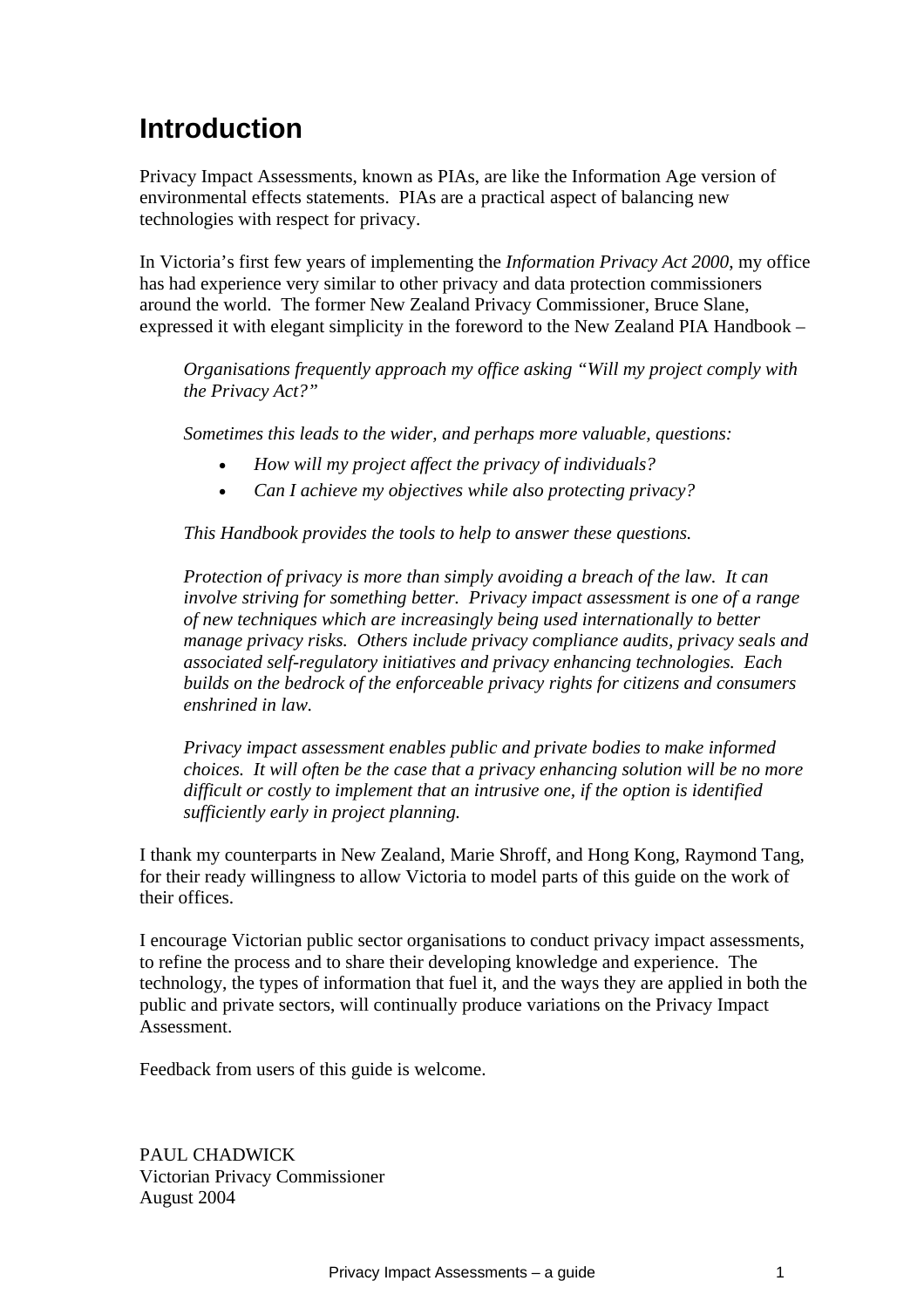# **What a PIA is**

# *Definition*

A Privacy Impact Assessment (PIA) is a systematic process for identifying and addressing privacy issues.<sup>1</sup> It considers the future consequences for privacy of a current or proposed action.

The definition of "impact assessment" provided by the International Association for Impact Assessment is:

*"the process of identifying the future consequences of a current or proposed action."2*

So it is a partly predictive exercise, looking to prevent or to minimise adverse effects on privacy. Typically, PIAs are a series of steps, posing and answering questions and considering options. They can be undertaken during the development of new systems or projects, or when reviewing and perhaps modifying existing systems.

The PIA can be reassurance. It can give confidence to those taking action – and those who will be affected by it – that the impact on privacy has been considered and appropriately addressed. Where legal rights and obligations are affected, this kind of reassurance can be important as a risk management tool and as a way of building trust.

This guide to PIAs is aimed at organisations dealing with the privacy of *personal information* of individuals. It is designed chiefly for organisations working with the Information Privacy Principles (IPPs) in the *Information Privacy Act 2000 (Vic)*.

A PIA may help in identifying issues affecting dimensions of privacy other than information privacy.

The dimensions of privacy are:

- privacy of the body (to protect the integrity of the physical person);
- privacy of the home and belongings (to protect personal space and objects);
- privacy for spoken communications (to protect against eavesdropping);
- privacy for activities that a person undertakes with a reasonable expectation that he/she will not be observed (to protect against surveillance); and
- information privacy (to protect personal information, which may include data about an individual's body, home, belongings, communications and activities).

Respect for privacy upholds the dignity of the individual.

Privacy is precious, but not absolute. PIAs help to get the balance right when several public interests (including privacy) are involved in designing or managing any project or system.

 $\overline{a}$ 

<sup>&</sup>lt;sup>1</sup> PIAs, Blair Stewart, Office of the Privacy Commissioner New Zealand 3 Privacy Law and Report (1996) 61.<br><sup>2</sup> http://www.joja.org/

http://ww.iaia.org/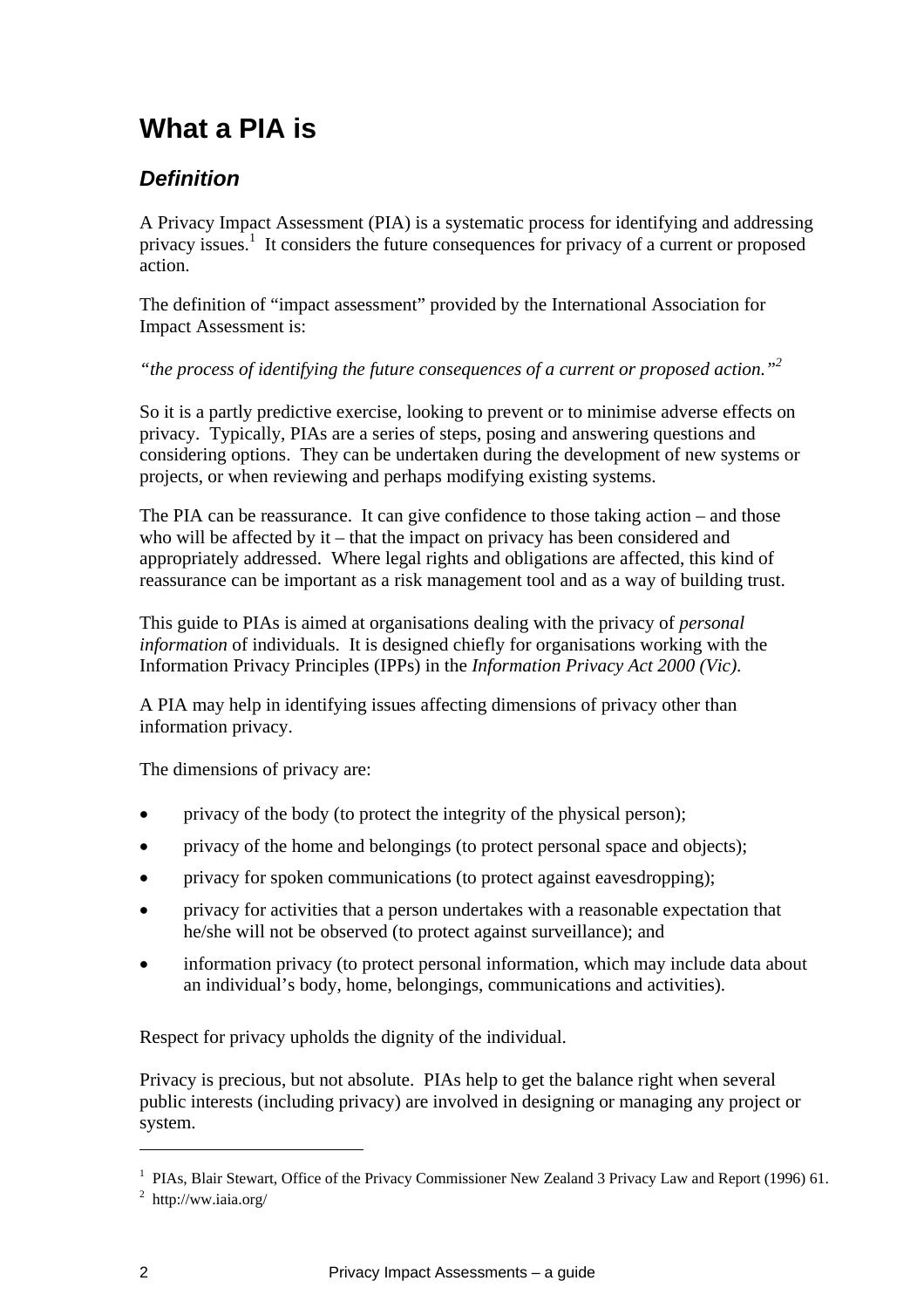# **When to do a PIA**

When considering whether to do a PIA, the first thing to ask is whether the information you are dealing with is "personal information" within the meaning of section 3 of the *Information Privacy Act.*<sup>3</sup> A PIA should be completed for any new project or system, or any significant revision or extension of an existing system, involving the collection and handling of personal information.

Some examples of activities that are likely to benefit from a PIA are:

- existing, new or increased collection, use or disclosure of personal information;
- creation or modification of databases dealing with personal information;
- merging of internal databases;

 $\overline{a}$ 

- introduction of new information technologies;
- adoption of identification and authentication methods (especially biometrics<sup>4</sup>);
- data matching or aggregating personal information within the organisation;
- linking of databases within the Victorian Public Sector or between the Victorian Public Sector and private sector entities;
- transfer of personal information outside of Victoria both one-way or as an exchange, including with federal, state or territory public sector entities or the private sector, and including transfers overseas; and
- creation of a new public register or renovation of an existing public register.

Having decided to do a PIA, consider its timing. Ideally, a PIA should be initiated at the early stages of project or system development and planning. Your early consideration of privacy issues through the PIA will be a factor in the assessment of resources needed for a project and should prevent unnecessary effort being expended on options incompatible with the IPPs. Often, a PIA will be useful more than once in the project's life. The PIA should be dynamic, updated as changes are contemplated to projects. It should be revisited at various times throughout the system or project development. The PIA will then form an integral part of project management and decision-making processes. In this sense, PIAs are a practical tool for making data protection part of an organisation's culture, so that in time it becomes more automatic, more reflex.

The evolving nature of the PIA means it may become a more detailed document over time with the continued development of a particular project or system. Importantly, the PIA can be used to monitor changes with potentially negative implications for the privacy of individuals<sup>5</sup>.

<sup>3</sup> See the Victorian Privacy Commissioner's *Guidelines to the Information Privacy Principles: Part One* pp 6-7 for guidance on identifying personal information within the meaning of the *Information Privacy Act.*

<sup>&</sup>lt;sup>4</sup> Biometrics are the use of an individual's unique physiological or behavioural characteristics in identifying or authenticating the individual. Biometrics include, but are not limited to, a person's fingerprint, face, gait, iris or signature.

<sup>5</sup> David H Flaherty, Ph.D Professor Emeritus, University of Western Ontario "Privacy Impact Assessments: An essential tool for data protection" p 11. A presentation to a plenary session on "New Technologies,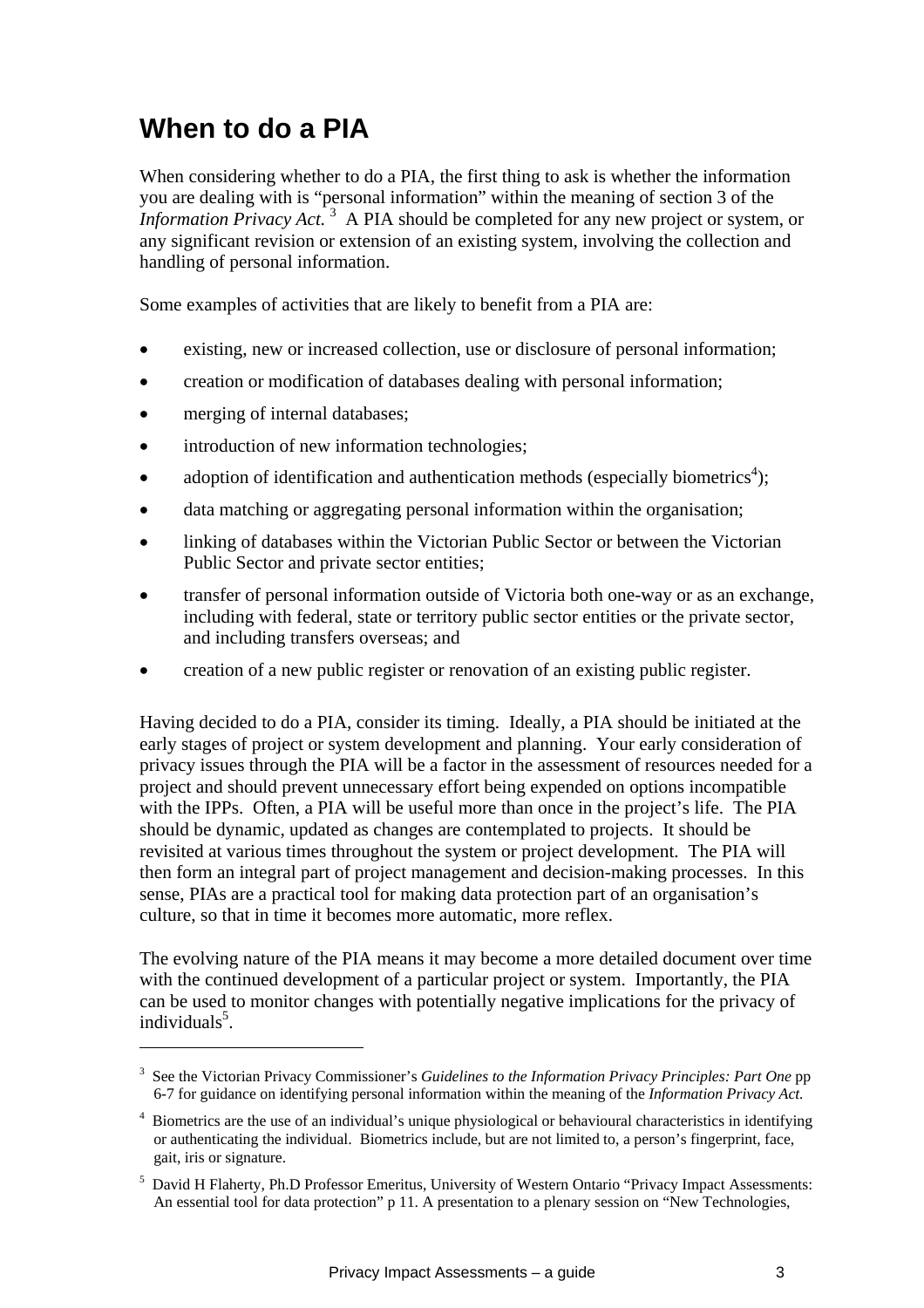# **Why is it useful to do a PIA?**

# *Value to organisations*

A Privacy Impact Assessment is often described as an "early warning system" for your organisation. It allows you to detect potential privacy problems, take precautions and build tailored safeguards before – not after – you make heavy investments in time and perhaps in technologies. PIAs help identify inherent privacy issues that may be costly to address later in the project.

The PIA affirms that privacy issues have been addressed and that reasonable steps have been taken to provide an adequate level of privacy protection at the time of assessment. The PIA also provides a mechanism for reviewing the privacy impact of proposals as changes occur.

The object of a PIA is not to "sell" an idea that may have adverse privacy implications. The primary object of a PIA is to allow any adverse effect on privacy to be weighed properly against whatever benefits the project or system offers in the public interest. The *Information Privacy Act* aims at a balance, in particular circumstances, between the public interest in the free flow of information and the public interest in privacy. That said, a byproduct of a good PIA may well be that it helps reassure people that a trade-off of privacy is worth it, or that promised safeguards can work.

A PIA can benefit an organisation because it:

- helps identify the effects a project, initiative, proposal or system might have on individuals' privacy;
- assists in anticipating the public's possible privacy concerns:
- helps to ensure compliance with the Information Privacy Principles;
- promotes awareness and understanding of privacy issues inside the organisation;
- helps reduce cost later in management time, legal expenses and potential media or public concern by considering privacy issues early;
- enhances informed decision-making at the right level; and
- enhances the legitimacy of a system or proposal, especially where some compromise or trade-off is necessary.

# *PIAs – your approach to IPP compliance*

The Privacy Impact Assessment will provide assurance that the 10 Information Privacy Principles in the *Information Privacy Act* are taken into account at all stages of the development of a project, program or service. The Information Privacy Principles are the key to complying with *Information Privacy Act*.

 $\overline{a}$ 

Security and Freedom," at the  $22^{nd}$  Annual Meeting of Privacy & Data Protection Officials, Venice, 27-30 September 2000.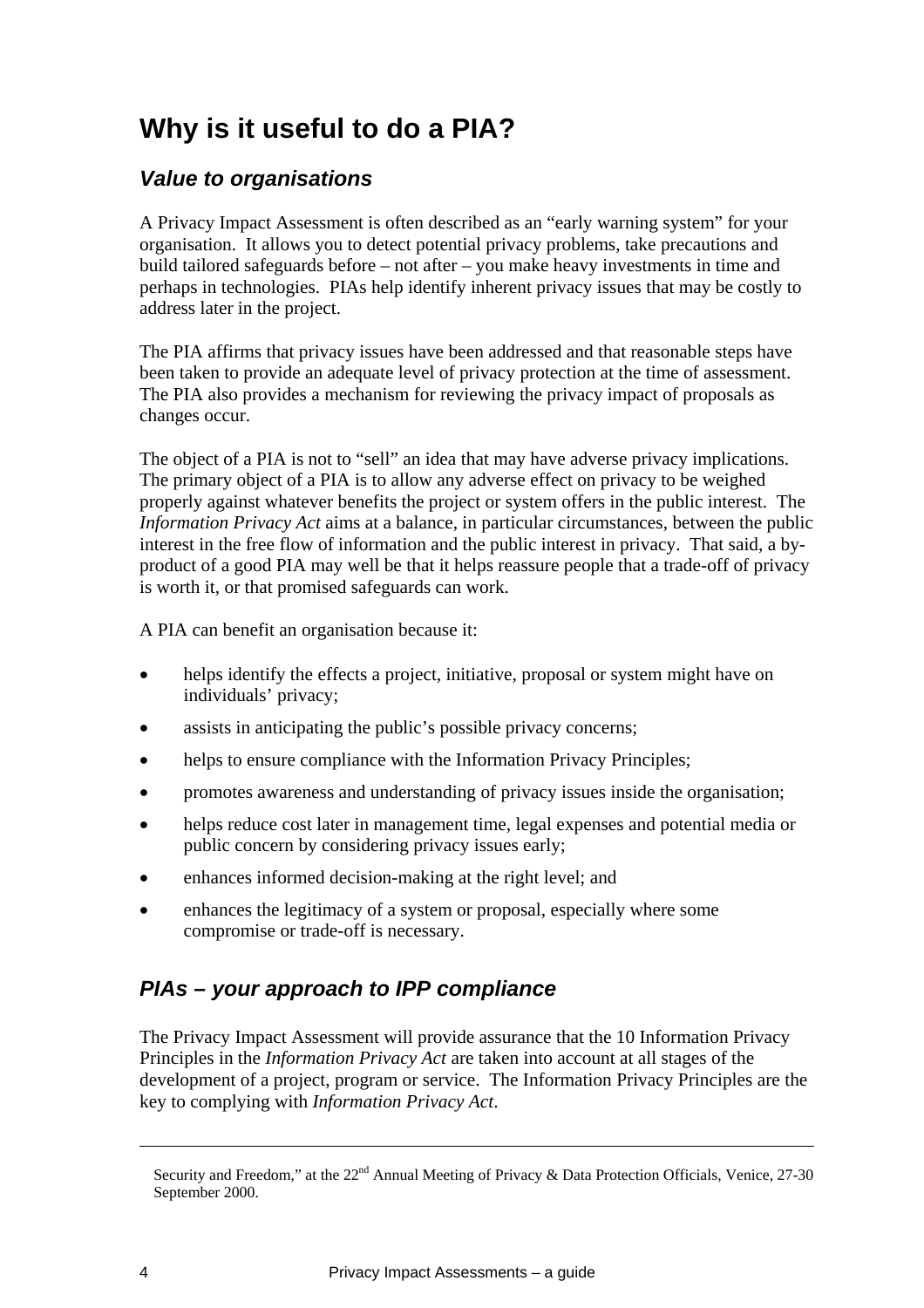The complete text of the IPPs forms Resource 3 of this guide.

#### **Summary of the IPPs**

This is a short summary of the IPPs:

*IPP 1 Collection.* Collect only personal information that is necessary for performance of functions. Advise individuals that they can gain access to personal information.

*IPP 2 Use and disclosure.* Use and disclose personal information for the primary purpose for which it was collected, or in accordance with any of eight categories of use and disclosure found in IPP 2. These categories include: related secondary purposes; consent; public safety; research; purposes authorised under other law; and crime and misconduct investigations.

*IPP 3 Data quality*. Take reasonable steps to keep personal information accurate, complete and up to date.

*IPP 4 Data security.* Take reasonable steps to protect personal information from misuse, loss, unauthorised access, modification or disclosure.

*IPP 5 Openness.* Document clearly expressed policies on management of personal information and provide the policies to anyone who asks.

*IPP 6 Access and correction.* Individuals have a right to seek access to their personal information and make corrections. Access and correction will be handled mostly under the Victorian *Freedom of Information Act*.

*IPP 7 Unique identifiers.* A unique identifier is usually a number assigned to an individual in order to identify the person for the purposes of an organisation's operations. Tax File Numbers and Driver's Licence Numbers are examples. Unique identifiers can facilitate data matching. Data matching can diminish privacy. IPP 7 limits the adoption and sharing of unique identifiers.

*IPP 8 Anonymity.* Give individuals the option of not identifying themselves when entering transactions with organisations, if that would be lawful and feasible.

*IPP 9 Transborder data flows.* If personal information travels, privacy protection should travel with it. Transfer of personal information outside Victoria is restricted. Personal information may be transferred only if the recipient protects privacy under standards similar to Victoria's IPPs.

*IPP 10 Sensitive information.* The law restricts collection of sensitive information like an individual's racial or ethnic origin, political views, religious beliefs, sexual preferences, membership of groups or criminal record.

Guidelines are available at www.privacy.vic.gov.au >Publications >General Information >Guidelines.

How, in practice, could a PIA bring these IPPs into better focus for the planners of a project? Examples follow.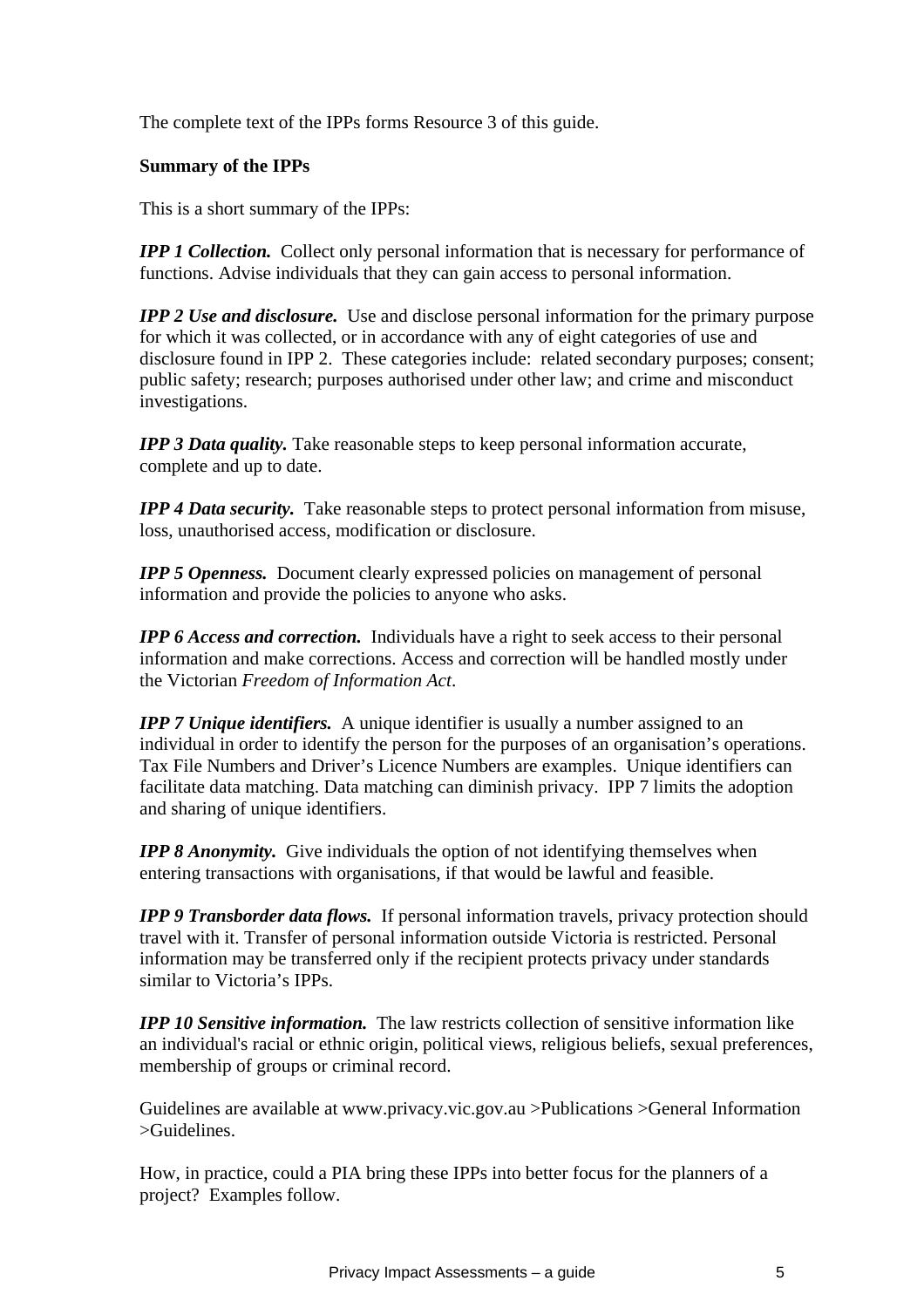## **Example 1 – IPP 1 Collection**

Information Privacy Principle 1 states that an organisation should collect only personal information that is necessary for performance of functions.

The Privacy Impact Assessment will:

- highlight whether your organisation has personal information and if it does what you are going to do with the personal information in relation to this project;
- assist you to examine the way personal information is handled throughout your organisation and decide whether you really need to collect personal information as part of the project or can you proceed without it. If you decide you need the personal information, the PIA will focus on whether that information can be deidentified, yet still fulfil your project's objectives; and
- highlight whether your authority to collect the information has been established. This could be a legal authority or authority obtained through an individual's agreement.

Thinking about these issues through the PIA process will not only minimise collection of unnecessary personal information, but it can also reduce operating and systems costs.

## **Example 2 – IPP 3 Data quality**

Information Privacy Principle 3 states that an organisation must take reasonable steps to make sure that the personal information it collects, uses or discloses is accurate, complete and up to date.

The Privacy Impact Assessment will:

- identify if your information system permits information to be corrected;
- identify if your information system keeps records of when data was last up-dated or modified; and
- get your systems designers thinking early about how to ensure data quality, which will improve decisions made later on the basis of that data.

### **Example 3 – IPP 4 Data security**

Information Privacy Principle 4 says that an organisation should take reasonable steps to protect personal information from misuse, loss, unauthorised access, modification or disclosure.

The Privacy Impact Assessment will:

- identify what areas are at risk and what security arrangements are needed; and
- help you assess whether the personal information is protected by security procedures commensurate with the sensitivity of the information.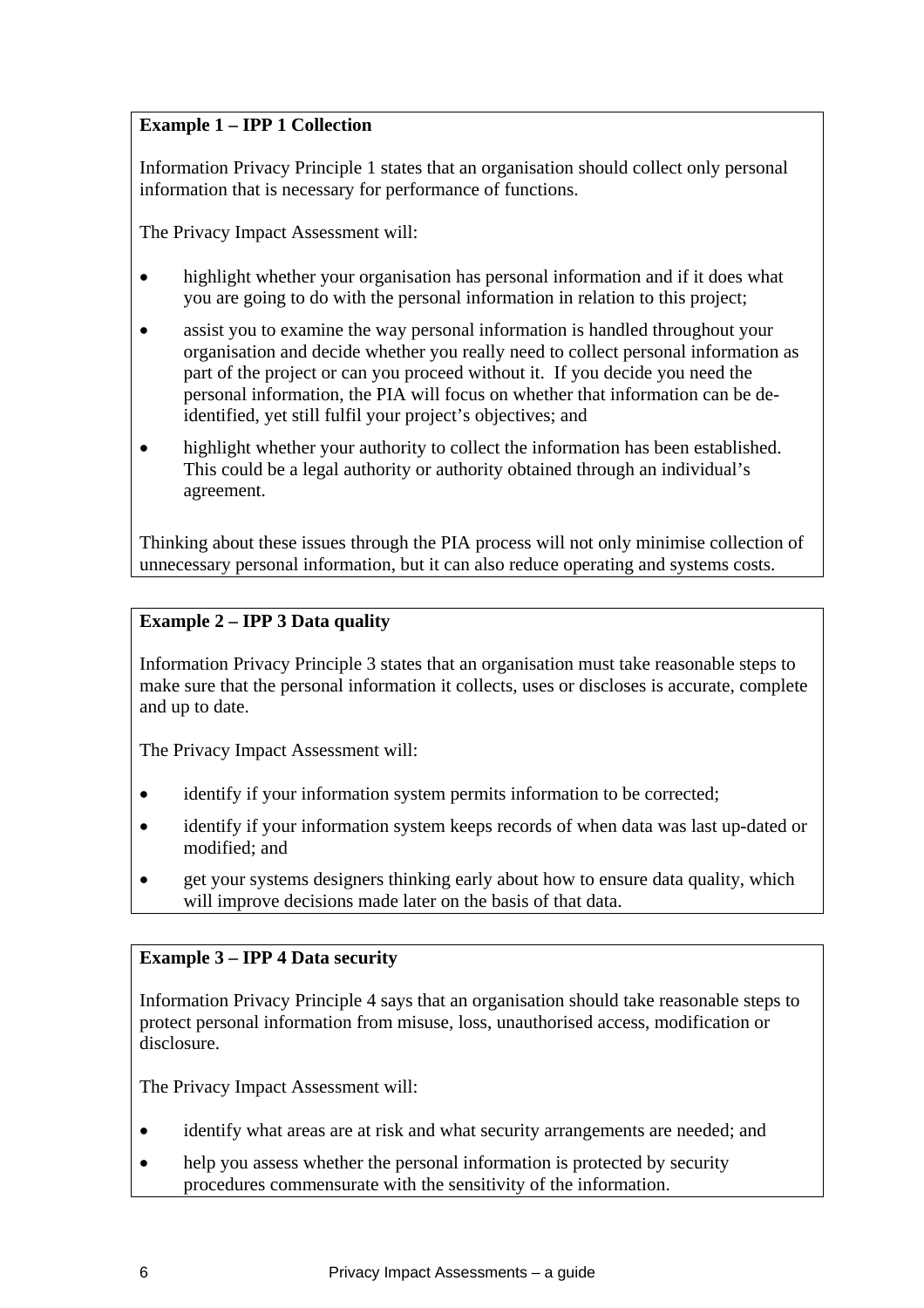### **Example 4 – IPP 5 Openness**

Information Privacy Principle 5 requires organisations to have clearly expressed policies available to anyone who asks for them.

The Privacy Impact Assessment will:

- highlight what your policy should cover including what the organisation does with the personal information, what it needs to do, what it properly can do and how it complies with what the organisation says it is doing; and
- identify how the policy will be made available, for example through publishing the policy in full, or in condensed versions that suit the project's needs and context. (See, for example, Website Privacy Guidelines at www.privacy.vic.gov.au >Publications >General Information >Guidelines.)

#### **Example 5 – IPP 9 Transborder data flows**

Under Information Privacy Principle 9 an organisation needs to ensure that if personal information travels, privacy protection travels with it.

The Privacy Impact Assessment will:

- show in advance which information will leave Victoria and where it will go. In some cases, the handling of IT and data collection/storage by a contracted service provider will be envisaged by the project's planner. It may be that the relevant servers are physically located in another state or overseas. The same may be true of the data processing/key boarding/or call centre aspects of a project. IPP 9 needs to be considered. The project's contractors and sub-contractors can usually deal with the requirements of IPP 9 (or NPP 9 under the Commonwealth *Privacy Act* for the service provider in some contexts). The point here is that the PIA will identify those issues early and allow you to deal with them in an orderly way; and
- help you determine the steps necessary to protect the personal information as it flows across borders eg. does the contract cover it? Is the recipient covered by data protection law similar to the Victorian *Information Privacy Act*?

Once you have been through the PIA process in relation to each IPP, you will be able to assess the privacy risks associated with your project. You can then determine whether the risks are avoidable, what options you have and what cost effective steps can reduce them to an appropriate level. The final decisions about where the balance lies will be for the appropriately senior decision-makers. But the first steps are to diagnose for them what the risks, benefits, costs and safeguards are – this is primarily what a good PIA will do.

Implementing the PIA process in your organisation will demonstrate to employees and contractors that data protection is taken seriously and that it needs to be thought about into the future.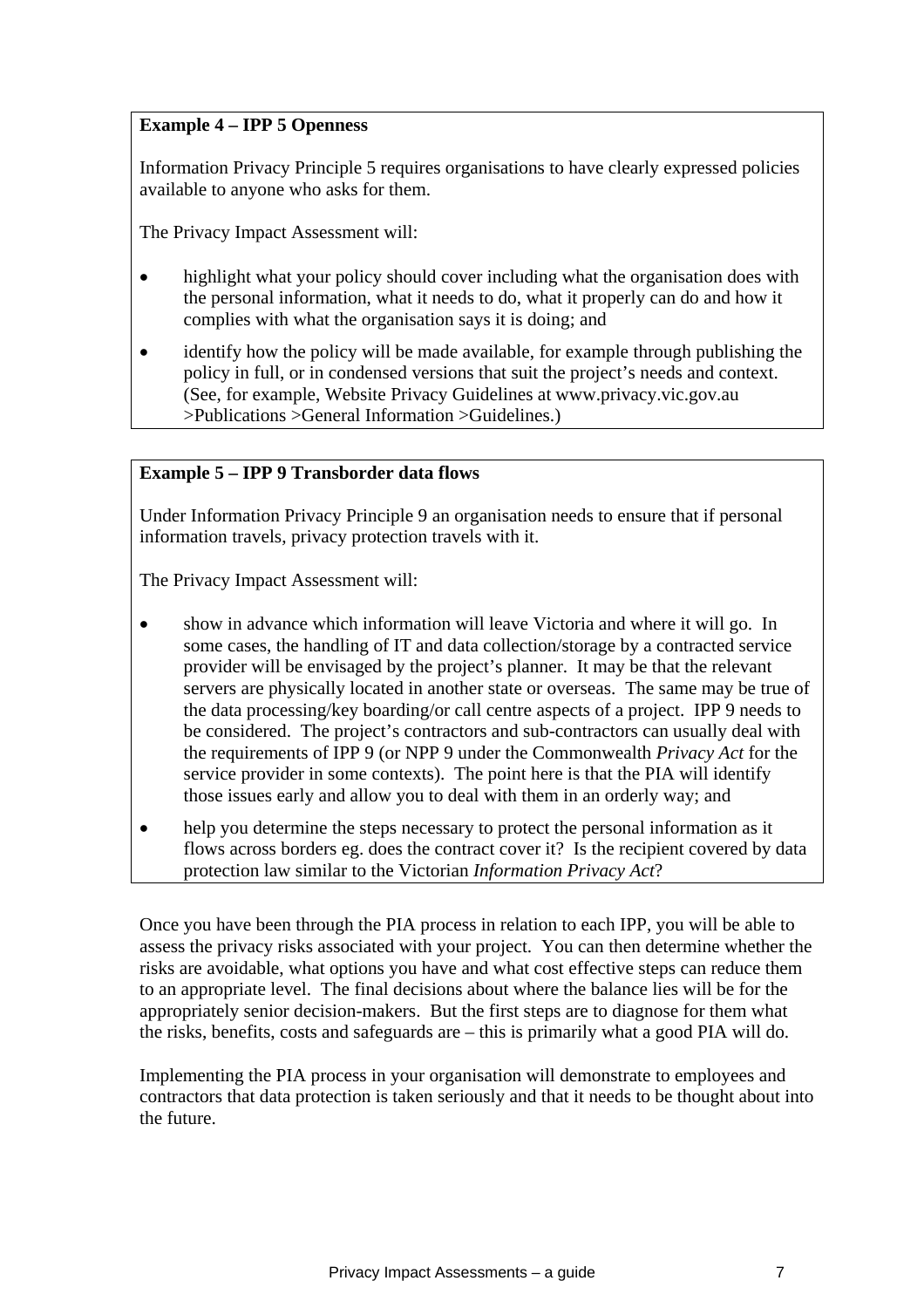# *Value to the public*

A proper PIA can give the general public confidence that their privacy has been adequately considered and addressed. Demonstrating that your organisation has identified and managed privacy issues in a particular project builds and sustains trust with the public and other agencies. If you demonstrate that you take privacy seriously, you are demonstrating respect for people. People who are confident that they and their privacy are respected are more likely to provide the information and co-operation that will make your projects and systems successful. The PIA should be seen as a source of information and action to allay fears about loss of privacy or about protection of personal information. It can also assist in anticipating public reaction to the privacy implications of a given proposal.

Releasing PIAs gives the public an opportunity to express concerns and have them addressed before a project has been implemented. One of the primary objects of the PIA is to increase transparency in the handling of personal information by the public sector (*Information Privacy Act*, s 5).

A number of the IPPs require that an organisation take reasonable steps to meet a certain standard. The PIA process and the public release of the PIA can be reasonable steps in several contexts. The fact of having done a PIA itself may assist in demonstrating compliance in the context of a subsequent complaint, privacy audit or compliance investigation. Imagine that your organisation suffers a security breach and personal data goes missing or turns up in the wrong hands with harmful consequences. If individuals complain under the *Information Privacy Act*, IPP 4 (data security) will likely come into play. Of course, the facts in each case will be central, but it is likely that an organisation will be in a better position if it can show it considered in advance its data security risks and analysed the potential for unauthorised disclosure or misuse. Although the protections may have failed in the particular instance, the PIA will be evidence of advance consideration of data security and other privacy issues.

Consider another example. IPP 1 states that an organisation collecting personal information must take reasonable steps to ensure that the individual is aware of –

- (a) the identity of the organisation and how to contact it; and
- (b) the fact that he or she is able to gain access to the information; and
- (c) the purposes for which the information is collected; and
- (d) to whom (or the types of individuals or organisations to which) the organisation usually discloses information of that kind; and
- (e) any law that requires the particular information to be collected; and
- (f) the main consequences (if any) for the individual if all or part of the information is not provided.

Under IPP 5 (openness), an organisation must take reasonable steps to let the person know generally what sort of personal information it holds, for what purposes, and how it collects, holds, uses and discloses that information. The PIA can be one means of demonstrating that the reasonable steps required in the IPPs have been anticipated, planned and, in many respects, undertaken.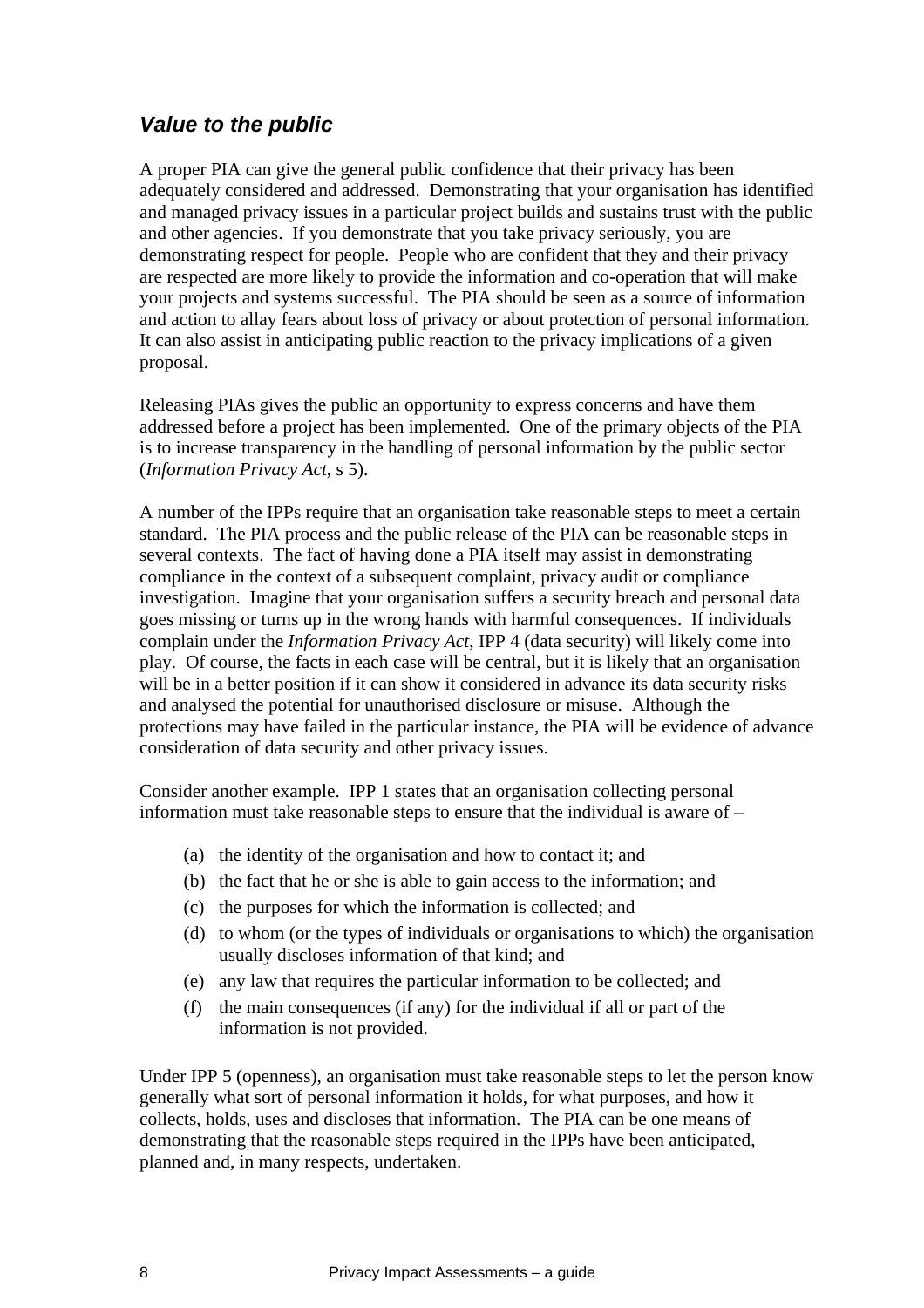# **Who should do a PIA?**

# *Choosing the right people*

The PIA will be of value to project managers, information technology specialists, policy makers, legal advisers, human resource advisers and privacy officers involved in the particular project or system.

The skills required to undertake a PIA will vary depending on the proposal being evaluated but, in general, analytical and writing skills will be required. A Privacy Impact Assessment can be performed by:

- an individual from within the organisation:
- a team or section from within the organisation;
- joint team or working group if more than one organisation is involved in a project; or
- an external body.

The "Privacy Impact Assessor", whether an individual or a group, needs to be familiar with the Information Privacy Principles and be able to help others understand them. Finding the right people with the right skills will make the PIA process easier and quicker.

Using the organisation's own resources and personnel to conduct the PIA gives the organisation a sense of ownership of the PIA. It uses and builds experience and internal expertise to identify privacy issues and to handle later what the PIA process identifies or anticipates.

The nature and size of the proposal, project or system may determine whether an internal individual or team conducts the PIA, with or without external specialist advice. Byproducts of doing a PIA internally are the way it grows and reinforces the organisation's knowledge base about privacy and data protection, and (depending on the seniority of the leader) the way it signals to the organisation's staff the significance that senior management attaches to getting privacy right.

Where the PIA is undertaken by staff rather than a specialist external consultant, you may wish to consider incorporating external opinion on the result before finalising the PIA. Outsiders often ask useful questions that insiders have not considered because of their familiarity or assumptions. Some external involvement may be useful in building public confidence in the PIA later.

External consultants with particular skills may also be brought in to assist only with certain aspects. In either case it will still be important for the organisation to have overall responsibility for the PIA.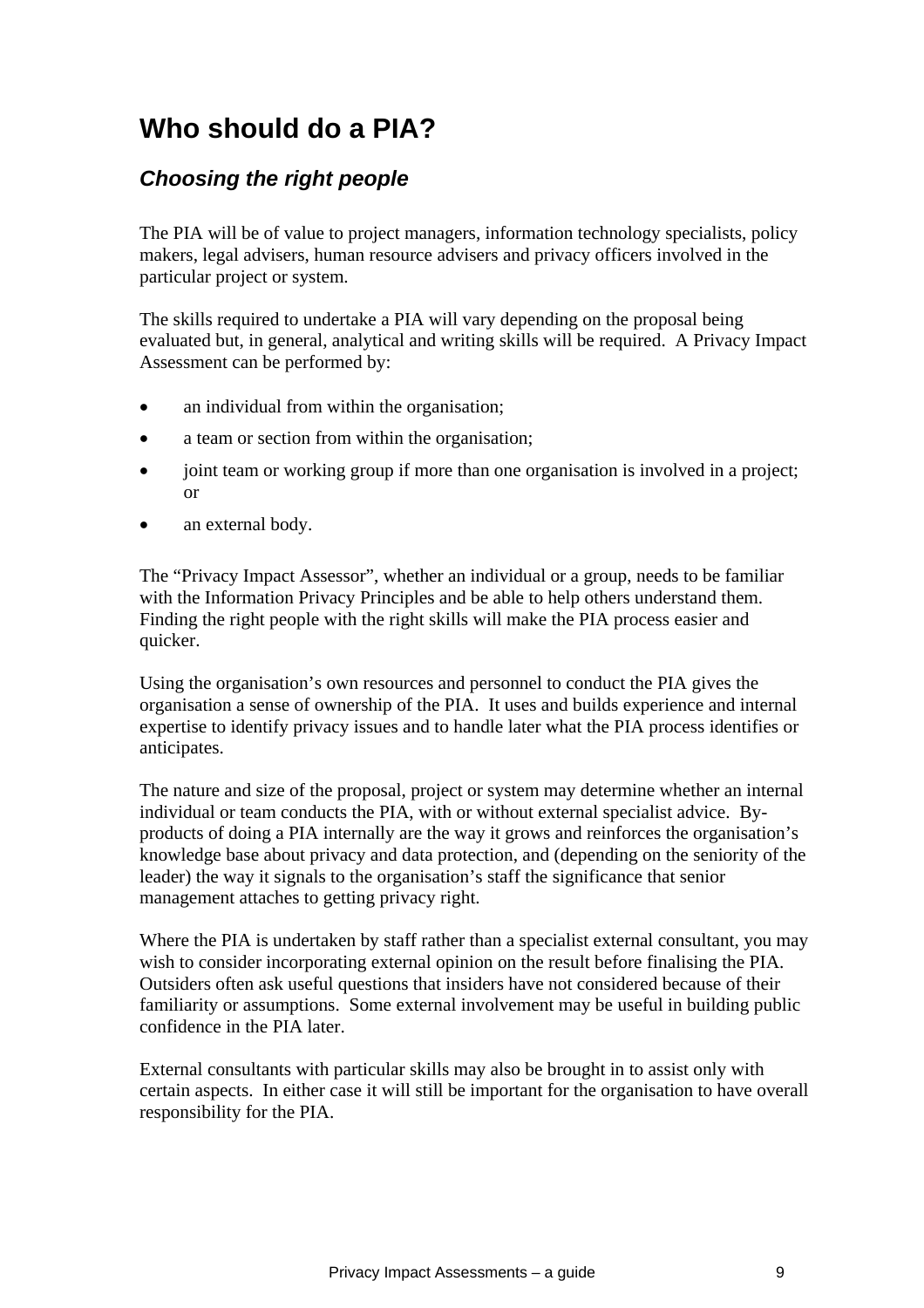# **How to focus a PIA**

# *Project management methodologies*

Robust project management methodologies include planning and business case phases, incorporating consideration of the regulatory environment. In a sense, PIAs form part of the risk evaluation and management tasks for any substantial undertaking.<sup>6</sup>

# *Information's life cycle*

The PIA focuses on the life cycle of personal information. It should describe:

- the type of personal information collected;
- the original source of the information;
- the circumstances for collection;
- the processing of that information;
- the intended use of the information:
- who the information will be distributed to;
- the circumstances in which processing, use and disclosure take place; and
- the safeguards that will operate against misuse, loss, unauthorised access, modification or disclosure.<sup>7</sup>

Focussing on the life cycle of the information will help you determine at which points information decisions are made and where privacy becomes particularly vulnerable.

# *Data flow diagrams*

Diagrams depicting the flow of personal information can be valuable in the PIA process to show clearly, for instance: how data is collected; how it circulates internally; and where it is disseminated beyond the organisation.

# *Key areas*

In a broader context the PIA will require analysis in the following key organisational areas: 8

- Gateway Review Process. Details are available at www.dtf.vic.gov.au
- PRINCE2 . Details are available at www.ogc.gov.uk/prince
- Project Management Body of Knowledge (PMBOK). . Details are available at www.projectsmart.co.uk/pmbok.html

 $\overline{a}$ 

<sup>&</sup>lt;sup>6</sup> Some prominent project management methodologies are either prescribed or strongly recommended in the VPS. These are:

<sup>7</sup> *Privacy Impact Assessment: Some Approaches, Issues and Examples* Blair Stewart e-Privacy in the New Economy Conference Paper, March 2001 p 4.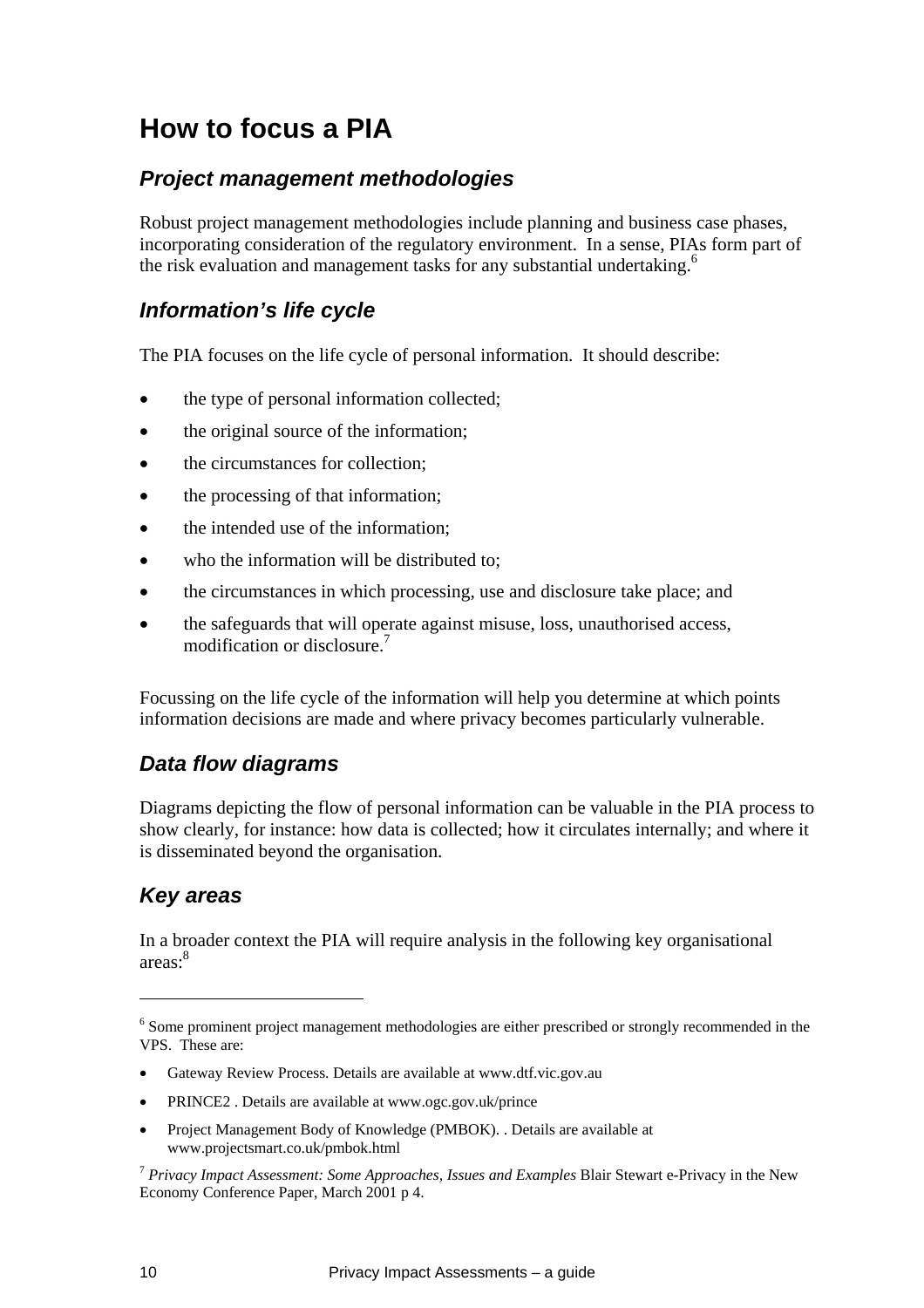## **People**

People are the key to privacy protections and, usually, to breach. Focus on conveying to people an understanding of why privacy matters. This is a foundation for consistent compliance. Consider how to use training, organisational awareness, manuals and other forms of guidance and communication of privacy policies.

#### **Process**

Type of personal information collected, why and how it is collected, how privacy is assured operationally and what mechanisms provide individual access to information. This includes:

- establishing procedures to log, review and resolve complaints about breaches of privacy; and
- establishing a system for reviewing existing processes.

### **Physical environment**

Physical space where personal information is stored, physical security measures and the availability of secure document disposal facilities.

#### **Technology**

System design characteristics, data security and integrity measures and access controls.

### **Accountability**

 $\overline{a}$ 

Who will be responsible for compliance with privacy requirements, who will decide whether a PIA is required, and who will manage the PIA.

## *Risk assessment*

Risk assessment involves discussion of collection, use, disclosure and retention of personal information.

Risks to privacy can arise in many circumstances. Collecting excessive information, using intrusive means of collection, or disclosing sensitive details more widely than justified, all involve risks both to individuals' privacy and to the organisation's compliance and reputation. Risk assessment sorts out which risks are serious and which are trivial<sup>9</sup>

<sup>8</sup> Ontario Information and Privacy Office *Privacy Impact Assessment: A User's Guide* at: http://www.gov.on.ca/MBS/english/fip/pia/pianew.html p 25.

<sup>9</sup> Office of the Privacy Commissioner New Zealand. *Privacy Impact Assessment Handbook* at: http://www.privacy.org/comply/pia.html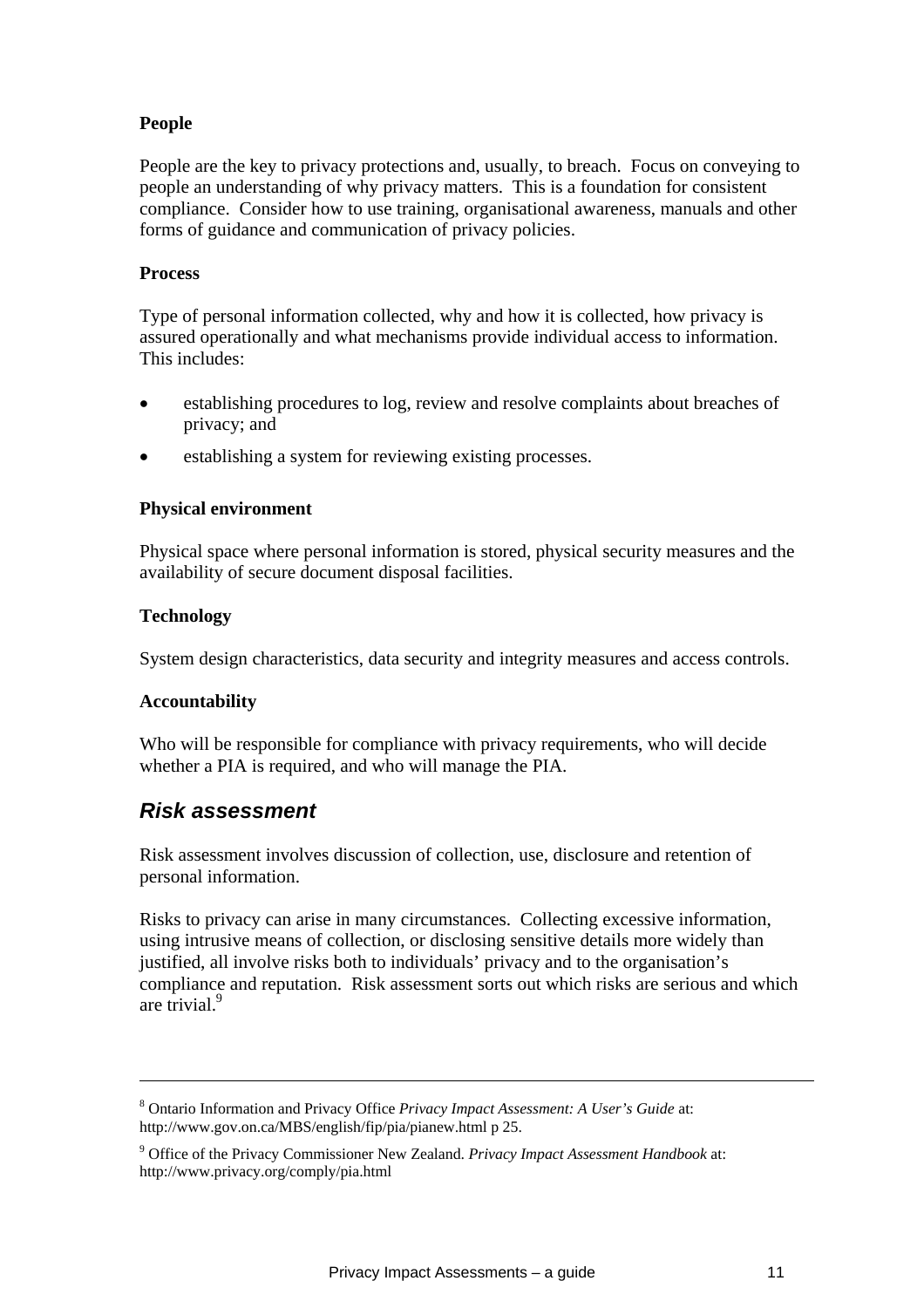# *Formulating the right questions*

The art of an effective Privacy Impact Assessment is to ask the right questions. This will provide the information needed to make the proper assessments.

Resource 1 of this guide includes a list of generic questions designed to apply to any project. They are a guide only. Each project will be different. More focussed questions may be needed to address particular issues in particular contexts.

# *Doing the right follow-up*

Once the Privacy Impact Assessment is complete, the privacy issues identified may need addressing to ensure the project complies in the most efficient and confidence-building way. For example you may need to:

- seek legislative change to your own Act. For example, for some new project you may be proposing to use or disclose personal information already collected for unrelated, different purposes, and you may need to get the new use/disclosure properly authorised by an express amendment;
- (short of legislative change), clarify that the appropriate decision-makers have given clear authority for what is envisaged and that they have the requisite power under law to do so;
- make changes to existing organisational processes and systems. For example staff may need to be retrained, information systems modified or different accountability measures introduced; and
- develop a Part 4 *Information Privacy Act* Code of Practice. A Code gives an organisation which handles personal information flexibility in the way that they manage that personal information by setting standards that differ from the IPPs – as long as they are at least as stringent as those prescribed by the IPPs. A good PIA should make the Code-making process easier.

Once the PIA is complete, some privacy risks of the project are likely to continue and consideration needs to be given to how these will be managed. In particular you will need to determine who will be accountable for future privacy management of the project after the project's set-up team moves on and the operation perhaps becomes "routine".

This is especially important if the project was developed by consultants, who will leave with their knowledge unless the project requires clear hand-over arrangements. Consideration also needs to be given as to how changes that occur during the life of the project will be handled, such as when and how will the PIA be updated and reviewed.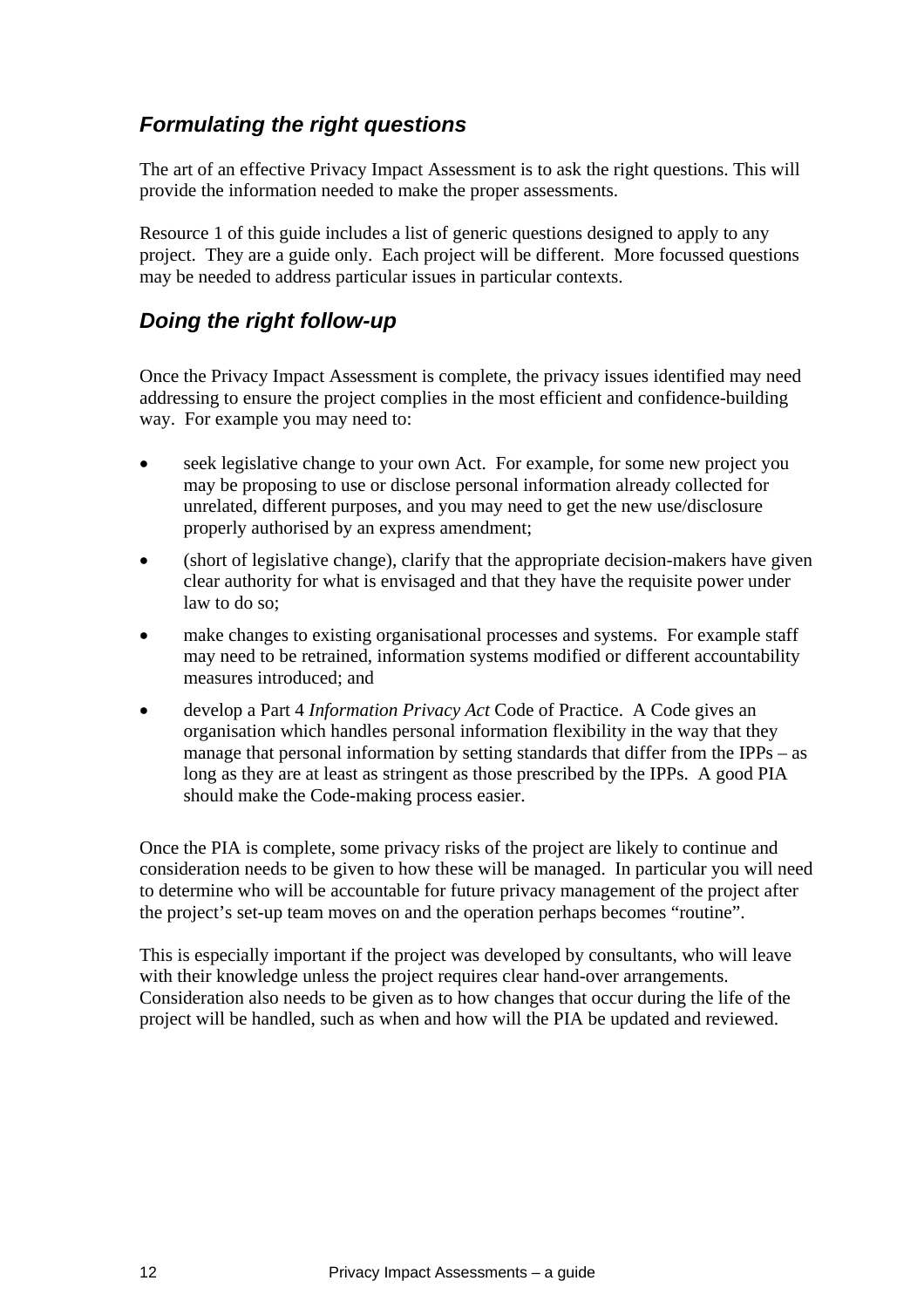# **Making your PIA public**

There are two aspects to making your PIA public – *public consultation* as part of a PIA and *publishing* a PIA once it is complete.

Public consultation not only addresses the question of independent scrutiny, but also generates confidence amongst the public that their privacy has been considered. Matters that may influence your decision to undertake a wider consultation might include:

- whether there is likely to be public concern about actual or perceived impact on privacy;
- whether there is a large number of people whose privacy is affected, or a particularly vulnerable group;
- whether your initial thinking indicates that new formal authority will need to be obtained for the collection and handling of personal information that the project envisages. If so, then the method of authorisation will be relevant to the issue of public consultation. If legislative change is needed, a Cabinet and Parliamentary process will necessarily involve public announcements and debate. If a Part 4 *Information Privacy Act* Code is to be sought, that process also provides for public consultation. So the project's own needs may affect decisions about the method and timing of making the matter public. The PIA itself may not be the proper vehicle for public consultation every time. Transparency may come at a later stage than the PIA itself, but the contents of the PIA will very often assist the subsequent consultation;
- whether there is already a formal consultation process into which the privacy aspects can be incorporated; and
- the need to build trust in a new practice or a new technology.

The *Information Privacy Act* emphasises the 'transparent' handling of personal information.10 In the PIA context, that indicates public consultation. But, in particular projects, security may be a consideration. A good, thorough PIA may necessarily analyse the data security weaknesses of a project in order that they can be minimised. To make the analysis public may undercut the precautions taken and the ultimate aim – better data security. In such cases, a properly edited PIA will usually suffice to balance the security and transparency interests.

 $\overline{a}$ 

 $10$  Section 5.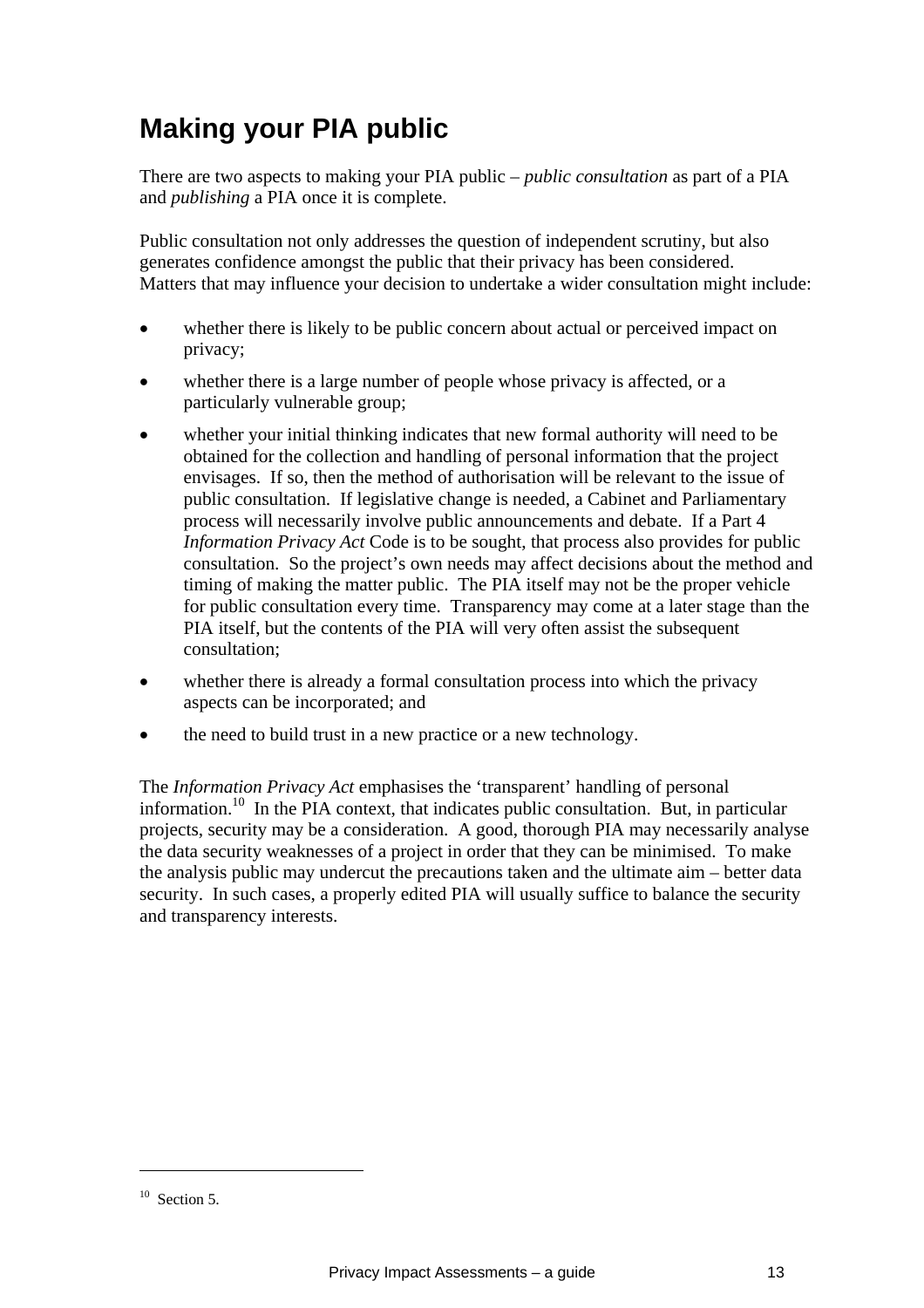# **Resource 1: the right questions**

These questions are intended to be useful in a variety of settings. They are by their nature generic. Not every question may be relevant to your proposal. Your proposal may need a more detailed or specifically focussed privacy impact assessment. These questions are designed to initiate your thinking about common issues that arise and impact on privacy.

# *Before you begin – do you need to comply with privacy laws?*

| "Personal                                                        | Does the <i>Information Privacy Act</i> apply?                                                                                                                                                                                                                                         |
|------------------------------------------------------------------|----------------------------------------------------------------------------------------------------------------------------------------------------------------------------------------------------------------------------------------------------------------------------------------|
| information"                                                     | Does the proposal involve the collection or handling of "personal"<br>information" $-$ ie. information about a person whose identity is<br>apparent or can reasonably be ascertained?                                                                                                  |
|                                                                  | Or can you use information that does not identify a person or is<br>anonymous?                                                                                                                                                                                                         |
| Exemptions                                                       | Do any of the exemptions in the <i>Information Privacy Act</i> apply,<br>namely:                                                                                                                                                                                                       |
| $(i)$ courts or<br>tribunals                                     | Is information being collected or handled by a court or tribunal in the<br>exercise of judicial or quasi-judicial functions?                                                                                                                                                           |
| (ii) generally<br>available<br>publications                      | Is information being used from a generally available publication (not<br>being a public register, to which some privacy obligations continue<br>to adhere)?                                                                                                                            |
| $(iii)$ law<br>enforcement<br>agencies                           | Is the information being collected or handled by a law enforcement<br>agency? If so, a limited and conditional exemption may be<br>available. The exemption applies where non-compliance is<br>reasonably necessary, and the exemption does not apply to all the<br>IPP <sub>s</sub> . |
| Health<br>information                                            | Does the proposal involve the collection or handling of health<br>information? If so, then the Victorian Health Records Act 2001 (or<br>Commonwealth Privacy Act 1988) may apply.                                                                                                      |
| Surveillance<br>devices                                          | Does the proposal involve the use of surveillance devices (such as<br>cameras or location tracking devices)? If so, then the Victorian<br>Surveillance Devices Act 1999 may apply.                                                                                                     |
| Common law or<br>statutory duties<br>of confidence or<br>secrecy | Is the information you intend to collect or handle subject to any<br>common law or statutory duties of confidence or secrecy?<br>Are these obligations inconsistent with (and therefore prevail over)<br>the <i>Information Privacy Act</i> , and to what extent?                      |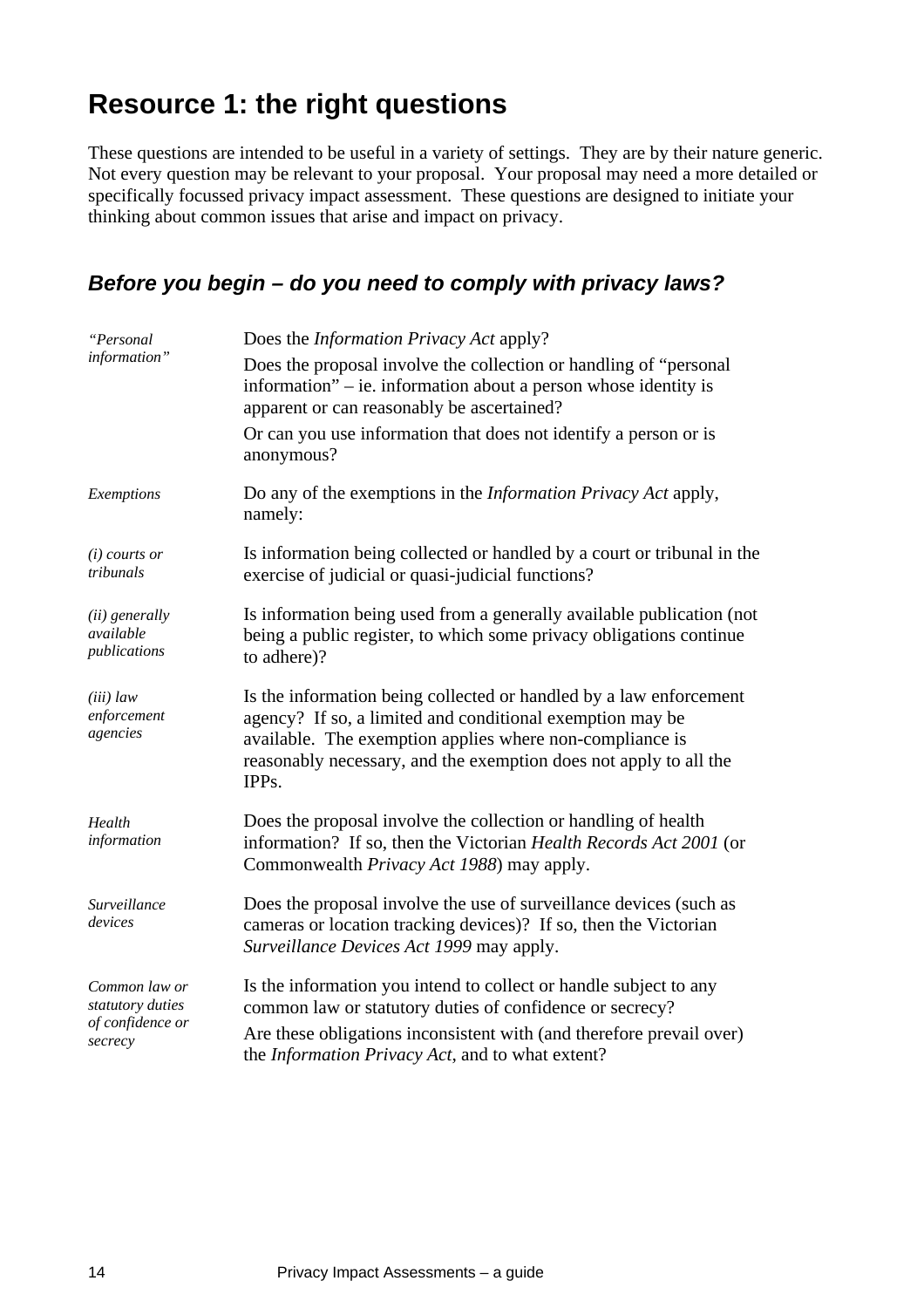# *Transborder data flow and private contractors (IPPs 9; s 17)*

| Participants<br>from the private          | Who else is participating in the collection, disclosure and handling<br>of the personal information?                                                                                                        |
|-------------------------------------------|-------------------------------------------------------------------------------------------------------------------------------------------------------------------------------------------------------------|
| sector or from<br><i>outside Victoria</i> | Are participants from the private sector or from a jurisdiction outside<br>of Victoria?                                                                                                                     |
|                                           | Do other privacy laws or privacy protective regimes (eg,<br>administrative privacy standards) apply?                                                                                                        |
|                                           | How do these compare with the <i>Information Privacy Act</i> and IPPs?                                                                                                                                      |
| Cross-border<br>data sharing              | Where information is to be transferred outside Victoria, is the<br>recipient organisation bound by a privacy law or binding scheme<br>that is substantially similar to the <i>Information Privacy Act</i> ? |
|                                           | Is it necessary and practicable to seek consent to the transfer?                                                                                                                                            |
|                                           | What steps have been taken to ensure that the information will be<br>handled in the other jurisdiction in a manner that is consistent with<br>the IPPs?                                                     |
| Contracted<br>service                     | Will the information be collected or handled by a contracted service<br>provider?                                                                                                                           |
| providers                                 | Are the activities under the contract exempt from the<br>Commonwealth Privacy Act?                                                                                                                          |
|                                           | Is the contracted service provider bound by the contract or otherwise<br>(eg. by a code of practice) to comply with the IPPs or some other<br>privacy standard?                                             |

# *Collection (IPPs 1, 8 and 10)*

| Clear and<br>legitimate<br>purposes  | Why is the information being collected $-$ for what purpose/s?<br>What public interest/s justify the collection?<br>Have the purposes been clearly specified?                                                                                                                                                                                  |
|--------------------------------------|------------------------------------------------------------------------------------------------------------------------------------------------------------------------------------------------------------------------------------------------------------------------------------------------------------------------------------------------|
| Necessity                            | Is it necessary for the organisation to collect the information? What<br>evidence is there to support the need for the information?                                                                                                                                                                                                            |
| Proportionality<br>$/$ intrusiveness | Is it necessary to collect the information in the manner, and to the<br>extent that is proposed? Are there other alternatives available that<br>will be less intrusive?                                                                                                                                                                        |
| Effectiveness                        | Will the collection be effective in achieving the legitimate purpose<br>justifying collection? How, and when, will effectiveness be assessed<br>/ reviewed?                                                                                                                                                                                    |
| Lawful<br>authority                  | Does the organisation have lawful authority to collect?<br>Where the organisation is established by statute, does the statute<br>expressly or impliedly authorise the proposed collection and<br>handling of information?<br>Does an Act require amendment to provide the necessary lawful<br>authority, or to revise a statutory prohibition? |
|                                      |                                                                                                                                                                                                                                                                                                                                                |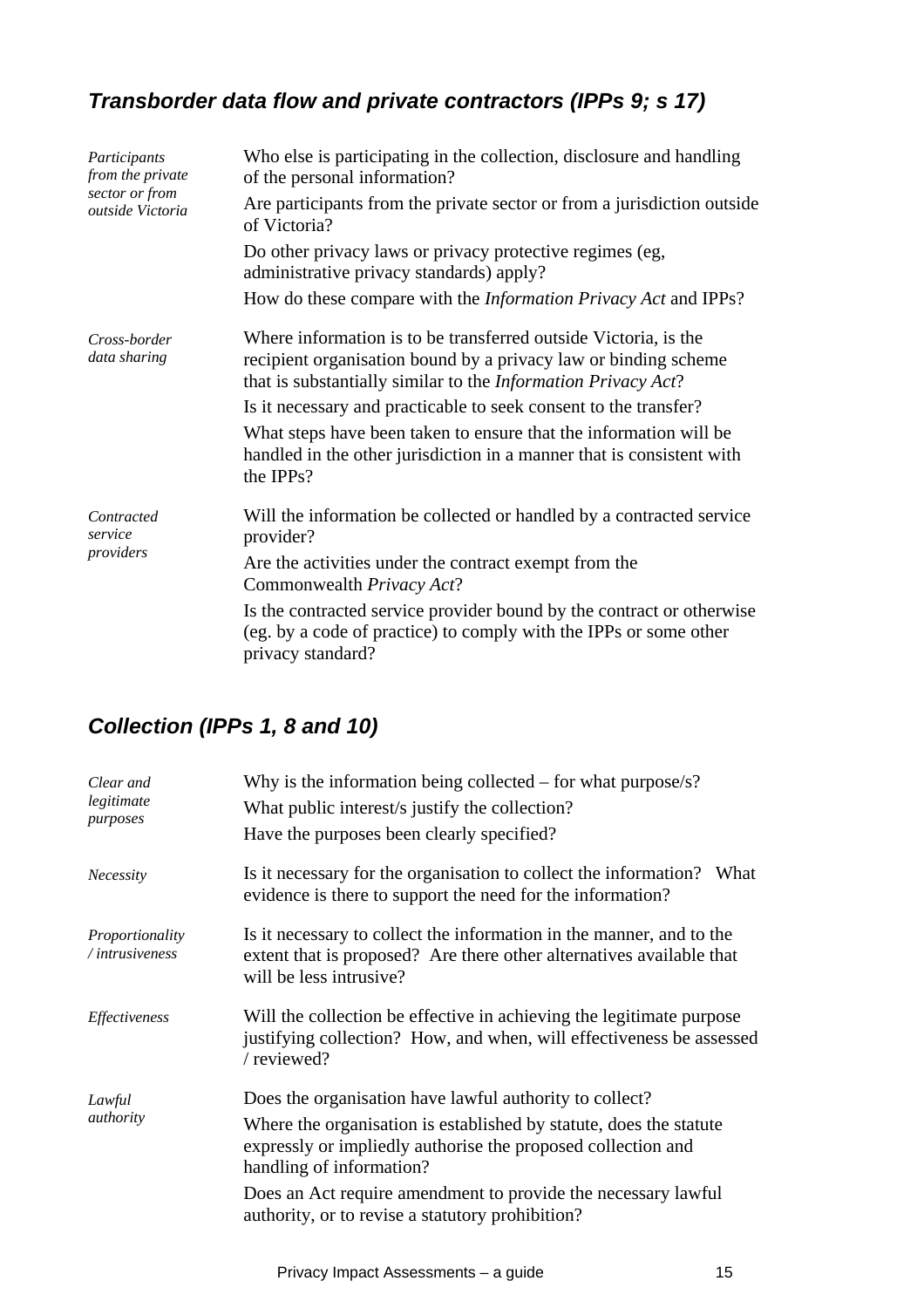| Anonymity                         | Who is the information about?                                                                                                                                                                                                                                                                                                                                                  |
|-----------------------------------|--------------------------------------------------------------------------------------------------------------------------------------------------------------------------------------------------------------------------------------------------------------------------------------------------------------------------------------------------------------------------------|
|                                   | To what extent can anonymity/pseudonymity be preserved? Where<br>personal identifiers are not used or have been removed, how readily<br>can a person be re-identified?                                                                                                                                                                                                         |
| Sensitive or                      | What information is being collected?                                                                                                                                                                                                                                                                                                                                           |
| delicate<br>information           | Does the collection include sensitive, intimate or delicate<br>information?                                                                                                                                                                                                                                                                                                    |
|                                   | Additional care may be necessary for intimate or delicate<br>information (through, eg, a tailored Code of Practice). Sensitive<br>information can only be collected if one of the conditions in IPP 10<br>is satisfied (eg, with consent, where required under law, if necessary<br>to prevent or lessen a serious and imminent threat, and for certain<br>types of research). |
| Unique<br>identifiers             | Are unique identifiers (eg. drivers licence number, Medicare<br>number) being collected, used or disclosed?                                                                                                                                                                                                                                                                    |
|                                   | Has a new identifier been created (eg. an identifier composed of the<br>person's initials and date of birth)?                                                                                                                                                                                                                                                                  |
|                                   | Is the provision or creation of a unique identifier necessary, done by<br>consent, or authorised or required by law?                                                                                                                                                                                                                                                           |
| Direct / indirect<br>collection   | Will the information be collected directly from the individual or<br>indirectly from a third party?                                                                                                                                                                                                                                                                            |
|                                   | Does the third party have authority to disclose?                                                                                                                                                                                                                                                                                                                               |
|                                   | Does notice need to be given of any indirect collection?                                                                                                                                                                                                                                                                                                                       |
| Opting in $\sqrt{}$<br>opting out | What opportunities will individuals have to consent or decline to<br>provide certain information (including information not strictly<br>necessary for the organisation's functions or activities), or to consent<br>or object to particular uses?                                                                                                                              |
| Suppression                       | Will individuals have an opportunity to seek suppression of their<br>identifying information where, eg. it is to be disseminated or<br>published and they have concerns for personal safety?                                                                                                                                                                                   |

# *Transparency (IPP 1.3 and 5)*

| Does the organisation already have a privacy policy covering their<br>collection and information handling practices?                                                              |
|-----------------------------------------------------------------------------------------------------------------------------------------------------------------------------------|
| How often is this reviewed?                                                                                                                                                       |
| Does it need to be amended in light of the new proposal?                                                                                                                          |
| Will individuals be informed of the reason/s their information is<br>being collected, who it will be shared with and why, and that they<br>have a right of access and correction? |
| What form of privacy notice will be given and when?                                                                                                                               |
| Will individuals be able to object to the collection of certain types of<br>information or particular uses and disclosures?                                                       |
|                                                                                                                                                                                   |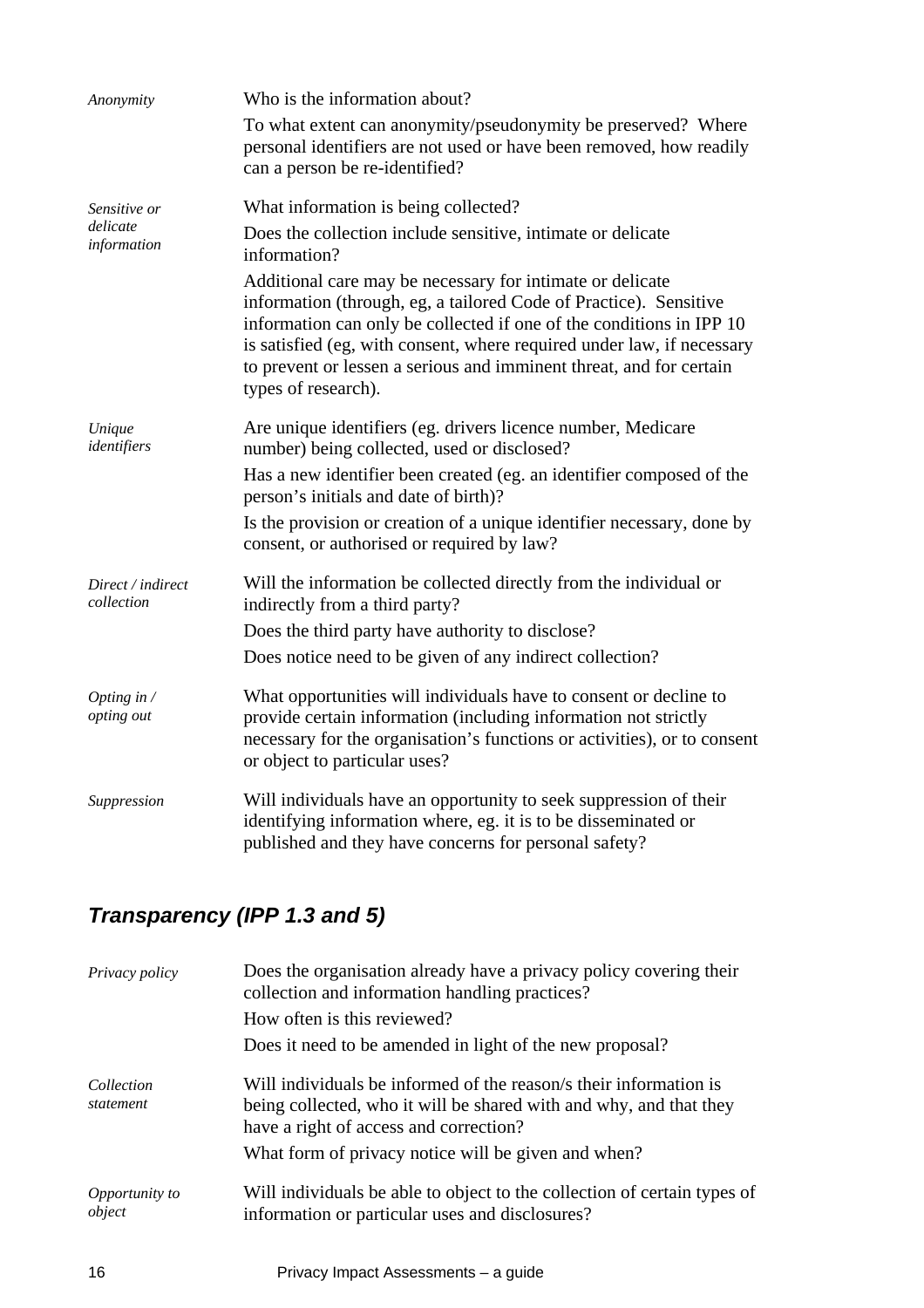|                                            | If yes, will they be informed of this at the time of collection?                                                                                                                                            |
|--------------------------------------------|-------------------------------------------------------------------------------------------------------------------------------------------------------------------------------------------------------------|
| Notice of data<br>matching<br>arrangements | Where data matching is to occur, will the affected individuals be<br>given prior notice of the fact and details of the proposed<br>arrangement?                                                             |
|                                            | Where their interests may be adversely affected, will individuals be<br>given an opportunity to question the manner in which data has been<br>processed to arrive at the adverse decision?                  |
| Consultation &<br>publicity                | Has or will the proposal be developed in conjunction with public<br>consultation or be subject to Parliamentary or other scrutiny? Will<br>the development or implementation of the proposal be publicised? |

# *Access and correction (IPP 6; FoI Act)*

| Fol Act                                           | Is the organisation holding the information required by the Freedom<br>of Information Act 1982 (Vic) to give individuals access and the<br>opportunity to correct their information? |
|---------------------------------------------------|--------------------------------------------------------------------------------------------------------------------------------------------------------------------------------------|
| Access from<br>contracted<br>service<br>providers | Where the organisation uses contracted service providers, how will<br>access requests be handled?                                                                                    |
|                                                   | Will the organisation maintain custody and control over the<br>information?                                                                                                          |
|                                                   | Will access be mediated by the organisation or handled directly by<br>the contracted service provider?                                                                               |

# *Use and disclosure (IPP 2)*

| Primary use /          | Is the intended use/disclosure in accordance with the primary                                                                                        |
|------------------------|------------------------------------------------------------------------------------------------------------------------------------------------------|
| disclosure             | purpose specified at the time of collection?                                                                                                         |
| Reasonably             | What types of disclosure or uses would individuals reasonably                                                                                        |
| expected uses /        | expect? Will they be notified (at or around the time when their                                                                                      |
| disclosures            | information is collected) of these related secondary uses/disclosures?                                                                               |
| Authorised or          | Is the use or disclosure compelled or permitted by or under a statute                                                                                |
| required by law        | or the common law?                                                                                                                                   |
|                        | Is legislative amendment necessary to provide the necessary lawful<br>authority, or to revise a statutory prohibition, for the use or<br>disclosure? |
| Anticipating           | What other uses/disclosures are foreseeable now, at the time of                                                                                      |
| "function              | collection, aside from the primary purpose for collection?                                                                                           |
| creep"                 | How will notice be given of these uses/disclosures?                                                                                                  |
|                        | As and when new, unanticipated or unrelated purposes arise, how<br>would consent or other lawful authority be obtained?                              |
| <b>Public interest</b> | Is there some public interest ground (in IPP 2.1) authorising                                                                                        |
| uses/disclosures       | use/disclosure (eg. public safety, research in the public interest,                                                                                  |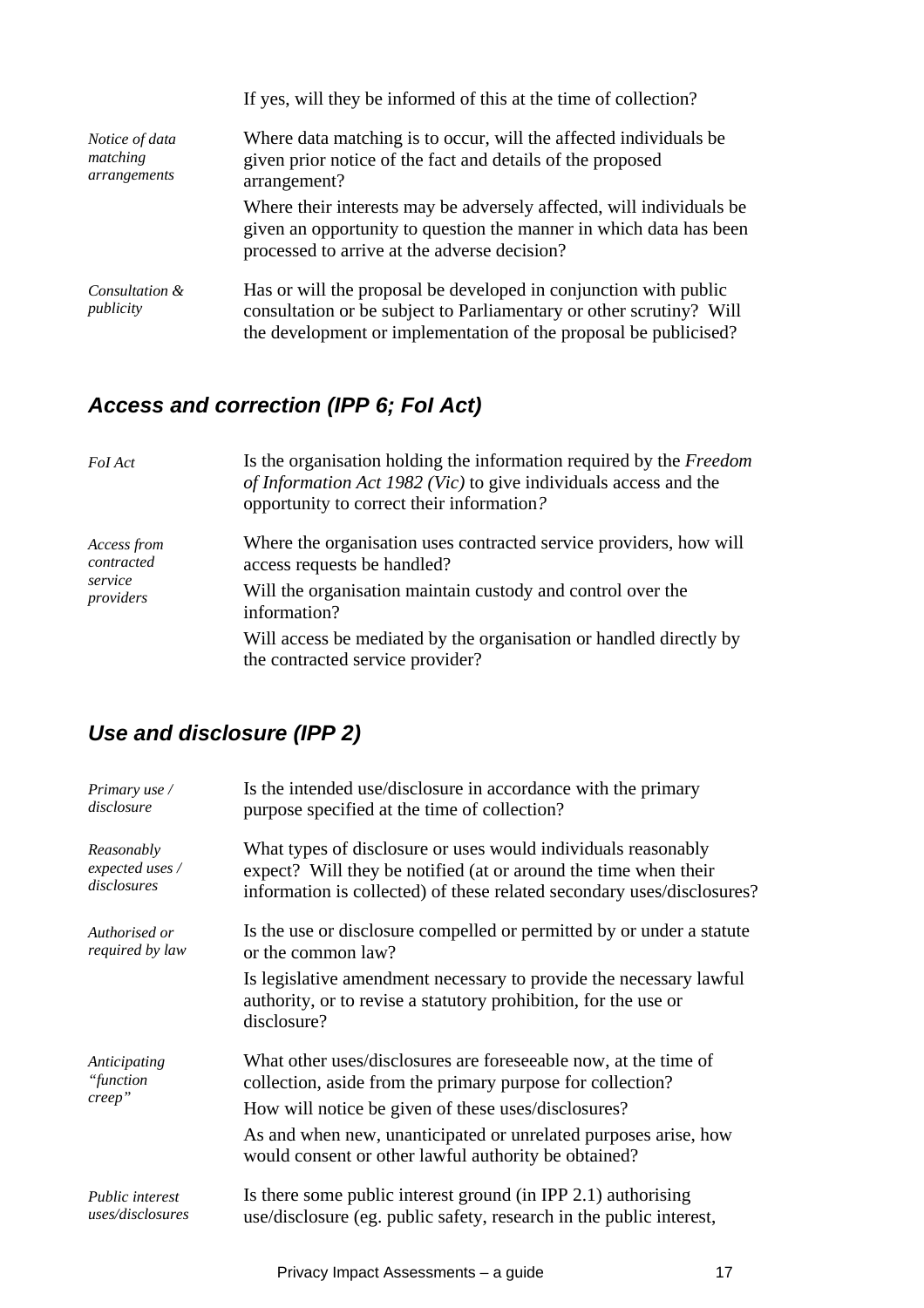|                                 | investigation of unlawful activity)?                                                                                                                              |
|---------------------------------|-------------------------------------------------------------------------------------------------------------------------------------------------------------------|
| Consensual uses<br>/ disclosure | Assume the project will use information already collected for some<br>unrelated purpose.                                                                          |
|                                 | Is it practicable to seek consent for new uses/disclosures that were<br>unanticipated or unrelated to the original reason for collection?                         |
| Data sharing                    | With whom will the information be shared?                                                                                                                         |
|                                 | Does each participating organisation have the requisite lawful<br>authority to collect or disclose the information?                                               |
|                                 | Is it necessary to share identifiable data?                                                                                                                       |
|                                 | Is the data sharing necessary for the original or reasonably expected<br>purpose notified to individuals at the time the information was<br>originally collected? |
|                                 | Has consent been obtained?                                                                                                                                        |
|                                 | Or, is the data sharing to be done for one of the designated public<br>interests in IPPs 2 or 10?                                                                 |

# *Storage and disposal (IPP 4; Public Records Act)*

| <b>Storage</b>                     | Where will the information be maintained or stored, in paper or<br>electronic form, by whom, and under what conditions? |
|------------------------------------|-------------------------------------------------------------------------------------------------------------------------|
| Retention                          | How long will the information be kept before destruction or<br>archiving?                                               |
|                                    | Should a minimum or maximum retention period be specified in<br>advance?                                                |
| Disposal                           | Is there a legislative requirement or contractual arrangement for<br>disposing of the information?                      |
|                                    | Is there an applicable disposal schedule under the <i>Public Records Act</i><br>1973 (Vic)?                             |
| Destruction &<br>de-identification | Is it lawful and practicable to de-identify (rather than destroy) the<br>identifying information after a set period?    |
|                                    | To what extent is the information re-identifiable?                                                                      |

# *Data security (IPP 4)*

| Right to know | Who has a right or ability to access the information?                                                               |
|---------------|---------------------------------------------------------------------------------------------------------------------|
|               | Who has authority to access, change, add or delete information?                                                     |
|               | Who authorises those access rights?                                                                                 |
| Need to know  | Is access limited to only those individuals who need to have access<br>to the information to carry out their roles? |
|               | Is it necessary to limit the amount of information accessible to<br>certain persons, depending on their role?       |
|               |                                                                                                                     |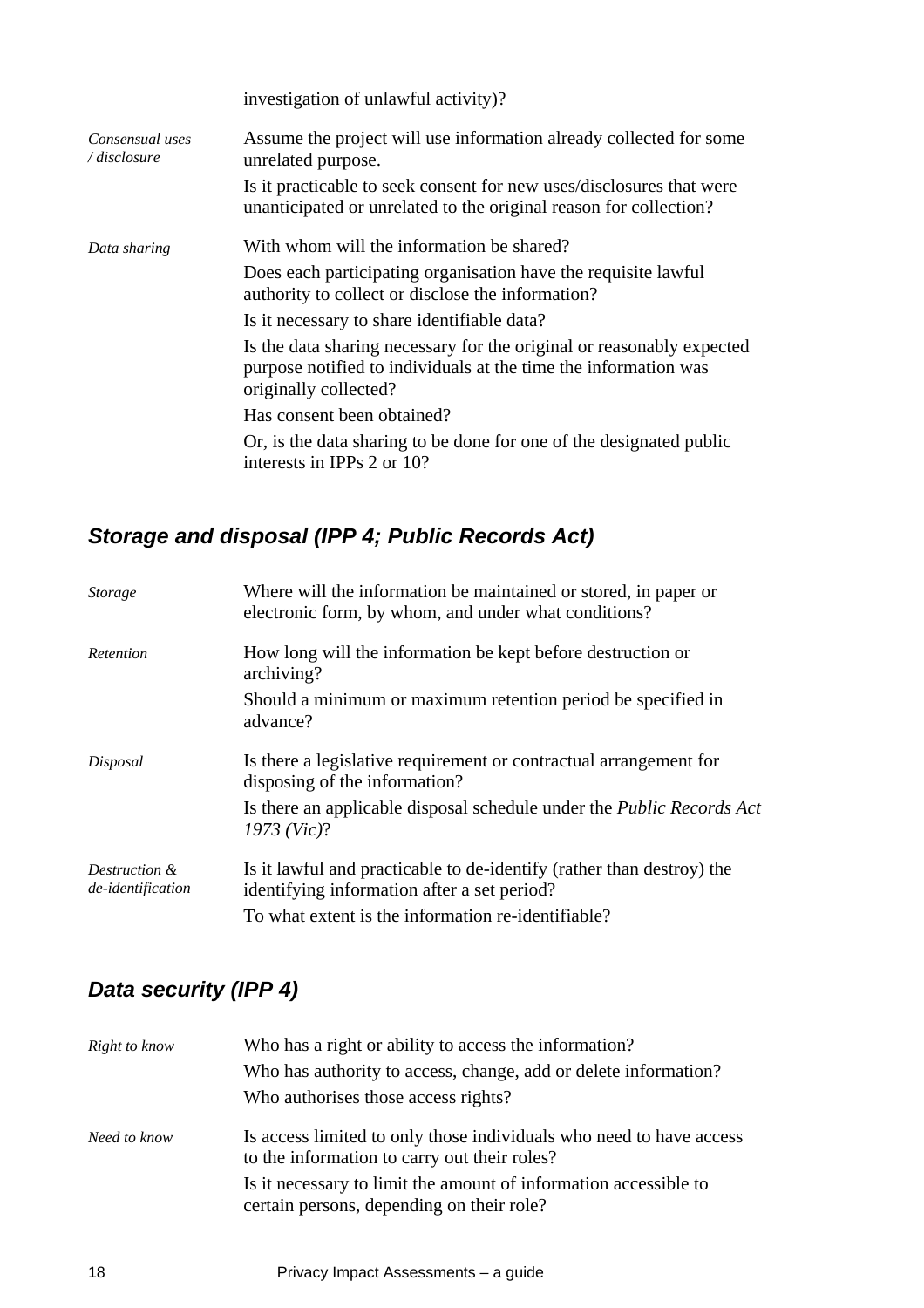| <i>Security</i>                        | Where information is to be stored or transmitted electronically or<br>otherwise, how secure is the storage and method of transmission? |
|----------------------------------------|----------------------------------------------------------------------------------------------------------------------------------------|
| Deterrence /<br>detection of<br>misuse | How will the information be secured from internal and external<br>misuse?                                                              |
|                                        | How is misuse deterred and, if it were to occur, how is it detected?                                                                   |

# *Data quality (IPP 3)*

| Reliable<br>equipment     | Where technology is to be used to gather or process information,<br>how reliable is the equipment?                                      |
|---------------------------|-----------------------------------------------------------------------------------------------------------------------------------------|
|                           | Is it periodically tested for accuracy?                                                                                                 |
|                           | Are audit trails and other records generated of adequate quality, and<br>do they contain sufficient information for their intended use? |
| Reviewing data<br>quality | Is it necessary to ensure that information is reviewed periodically to<br>ensure it is accurate, complete and up to date?               |
|                           | Review how often, having regard to the particular information, its<br>uses and its consequences for the individuals it relates to?      |

# *Due diligence (s 68)*

| <b>Training</b>         | What sort of precautions (eg. training, procedures manuals and other<br>awareness-raising initiatives) can be taken to minimise the risk that<br>the organisation's employees will misuse information? |
|-------------------------|--------------------------------------------------------------------------------------------------------------------------------------------------------------------------------------------------------|
| Audit trails            | Is the flow of information tracked so that any misuse is likely to be<br>detected and deterred?                                                                                                        |
|                         | Are employees given notice of this tracking, both for their own sake<br>and in order to deter misuse?                                                                                                  |
| Sanctions for<br>misuse | Are there clear and enforceable legislative, disciplinary or other<br>sanctions for misuse?                                                                                                            |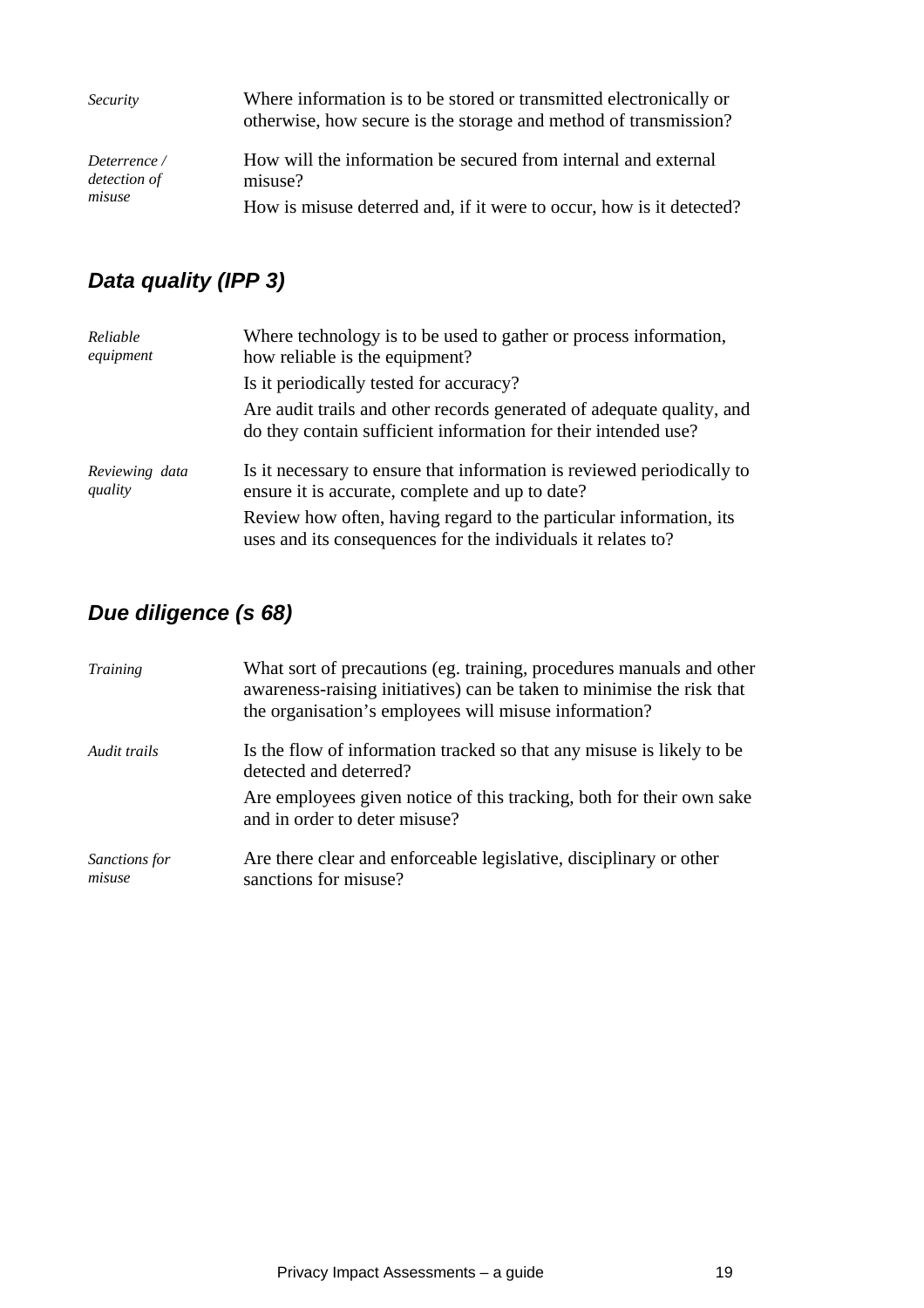# *Accountability and review*

| Independent<br>oversight  | Is the proposal subject to an effective and independent oversight<br>mechanism responsible for ensuring, promoting and reporting on<br>compliance?                                                                                                                                                                         |
|---------------------------|----------------------------------------------------------------------------------------------------------------------------------------------------------------------------------------------------------------------------------------------------------------------------------------------------------------------------|
| Cross-border<br>oversight | Where the proposal involves the sharing of data across public and<br>private sectors, or across jurisdictions, is there a designated<br>accountability person or body, responsible for oversight of the whole<br>system (including review, audit and investigation, reporting, and<br>complaints and redress)?             |
| Public reporting          | Should the fact and operation of the proposal be made public?<br>Is it desirable for the extent and manner of information collection<br>and handling to be reported on to the relevant Minister, to Parliament<br>or to the community?                                                                                     |
| Investigation &<br>audit  | Will the project be audited to ensure it complies with data protection<br>standards?<br>Who will carry out the audits, and how often?                                                                                                                                                                                      |
| Complaints &<br>redress   | Where individuals have concerns about how their information is<br>handled, where can they complain?<br>Who is responsible for handling complaints and providing redress?<br>What redress is available to remedy a complaint that has caused<br>harm?                                                                       |
| Review                    | When, and how often, is the project to be reviewed and assessed to<br>determine whether it is achieving its stated aims?<br>Who will conduct the review?<br>Will they be properly independent?<br>Will the review and/or its results be made public?                                                                       |
| <i>Sunset</i>             | Should the proposal cease after a set time?<br>Is it to be implemented to achieve a short-term goal?<br>Is the need for it likely to fade or be superseded?<br>Should the proposal continue (whether or not in modified form) only<br>after it has been assessed and subjected to fresh approval?<br>If so, by whom? When? |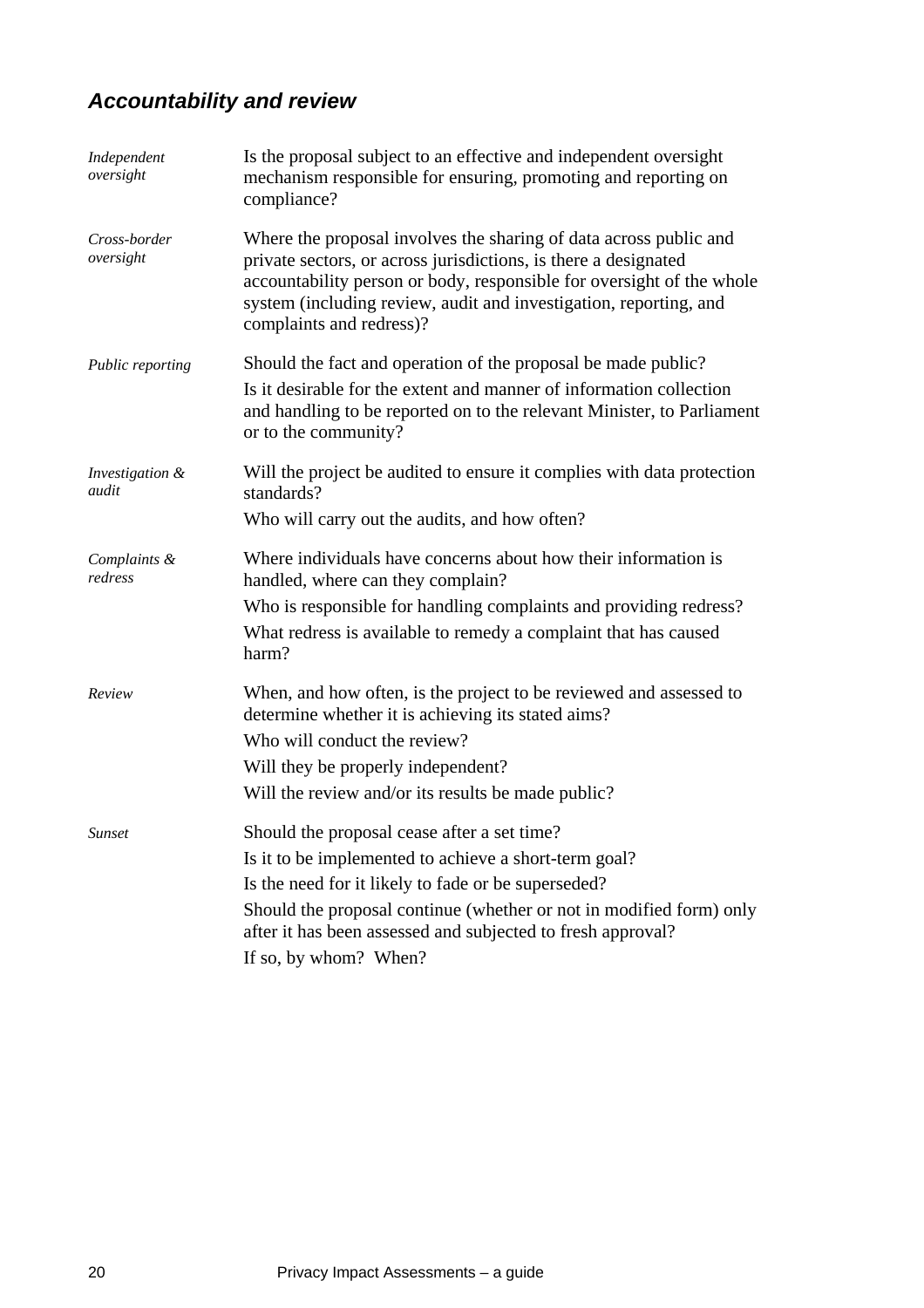# **Resource 2: how others do it**

The following list of PIA resources include guides, worksheets, and case studies undertaken in Australian and overseas jurisdictions. In some cases, PIAs are required under either statute (eg the USA's *E-Government Act of 2002* and Alberta, Canada's *Health Information Act*, which came into force in 2001) or policy direction (eg the Canadian Government's *PIA Policy* introduced in May 2002). In most cases, PIAs are recommended for major projects and initiatives.

# **Asia & Pacific**

# **Australia**

## *Federal*

Australia, Office of the Federal Privacy Commissioner, "Framework for Assessing Law Enforcement Initiatives where they Impact on Privacy" in *Preserving Privacy in a Rapidly Changing Environment*, presentation to the Fourth National Outlook Symposium on Crime in Australia, "New Crimes or New Responses", convened by the Australian Institute of Criminology in Canberra on 21 June 2001

http://www.privacy.gov.au/news/speeches/sp34note.pdf

Australia, Office of the Federal Privacy Commissioner, "Content of data-matching program protocols", "Sample program protocol" and "Technical standards report" in Appendices A-D of the *The Use of Data Matching in Commonwealth Administration – Guidelines,* February 1998 http://www.privacy.gov.au/publications/p6\_4\_23.doc

Example:

Australia, Office of the Federal Privacy Commissioner, "Privacy Impact Assessments (PIA)", appendix 1 in *Privacy and Public Key Infrastructure: Guidelines for Agencies using PKI to Communicate or Transact with Individuals,* December 2001 http://www.privacy.gov.au/publications/pki.pdf

## *Victoria*

Australia, Victoria, Department of Human Services, "System Development Privacy Assessment – Model System Development" and "RARF – Privacy Impact Assessment", *Risk Assessment and Response Framework (RARF)*, last updated November 2003 http://www.dhs.vic.gov.au/privacy/html/compliance\_tools/index.htm http://www.dhs.vic.gov.au/privacy/downloads/xls/modelsystem.xls http://www.dhs.vic.gov.au/privacy/downloads/xls/model\_pia.xls

# **New Zealand**

New Zealand, Office of the Privacy Commissioner, *Privacy Assessment Handbook*, March 2002 www.privacy.org.nz/comply/pia.html

New Zealand, Office of the Privacy Commissioner, *Guidance Note for Departments Seeking Legislative Provision for Information Matching: Information Matching Privacy Impact Assessments*, January 1999

http://www.privacy.org.nz/comply/impia.html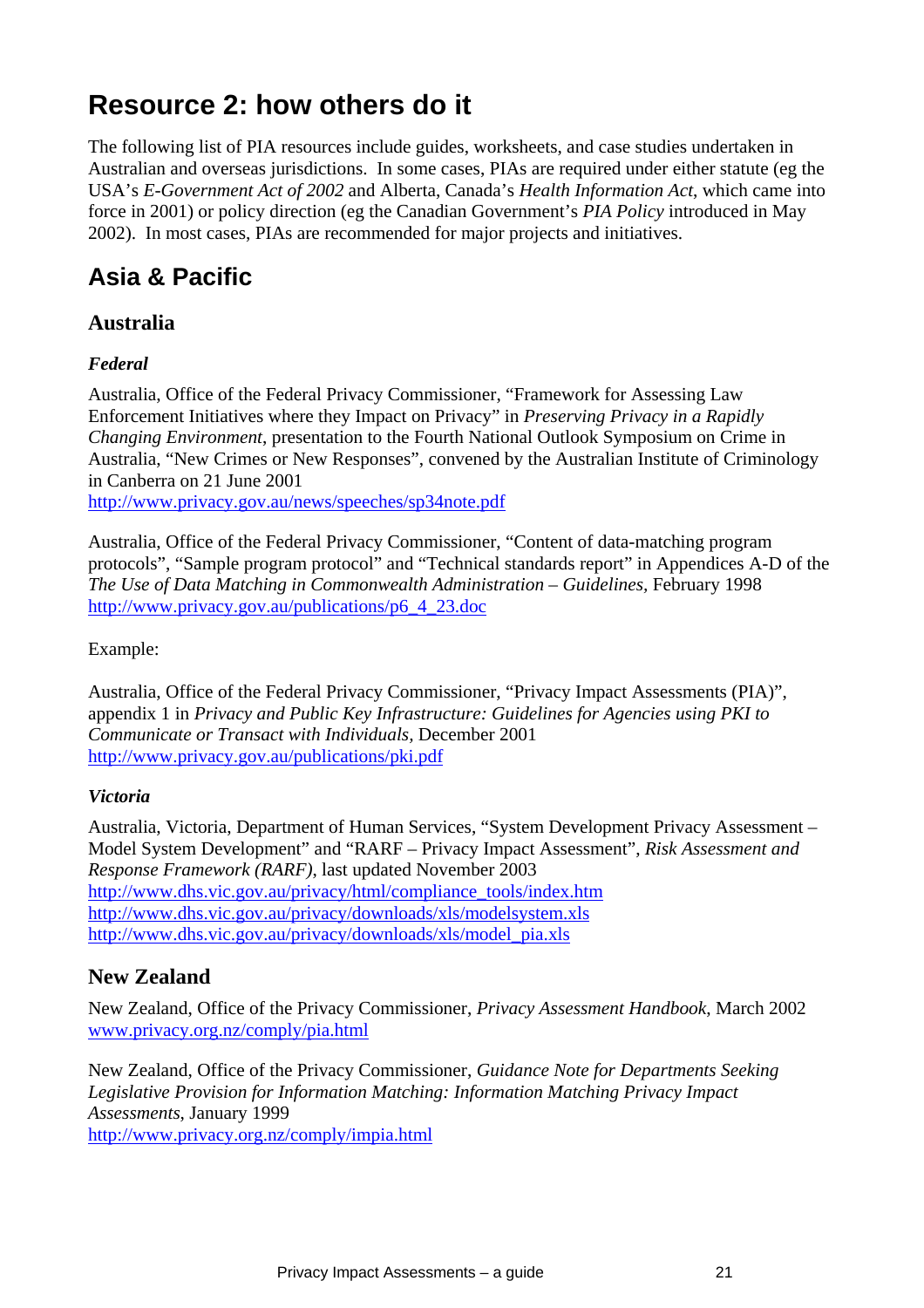Examples:

Philippa Fogarty, *Privacy Impact Assessment in Respect of the Justice Data Warehouse*, prepared for the NZ Ministry of Justice, June 2002, revisions added June 2003 http://www.jsis.govt.nz/Public/data-warehouse/pia-revised-2003/privacy-impact-assessment-2003 revision.htm

John Edwards, *Privacy Impact Assessment in Respect of a Proposal to Develop a National Student Index Number, prepared for the NZ Ministry of Education, December 2000* http://www.minedu.govt.nz/web/downloadable/dl5720\_v1/final-formatted-pia-january-2001.doc

New Zealand, State Services Commission, E-government Unit, *Preliminary Privacy Impact Assessment of Models being Considered for Inclusion in a Proposal for Online Authentication for E-Government*, version 0.9, March 2003 http://www.e-government.govt.nz/docs/authent-pia-prelim/authent-pia-prelim.pdf

Pacific Privacy Consulting in association with Xamax Consultancy, *Authentication for E-Government: Privacy Impact Assessment Report*, prepared for E-government Unit, State Services Commission, New Zealand, December 2003 http://www.e.govt.nz/docs/authent-pia-200312/authent-pia-200312.pdf

Statistics New Zealand, *Injury Statistics Project Pilot: Privacy Impact Assessment*, May 2004 http://www.stats.govt.nz/domino/external/web/Prod\_Serv.nsf/Response/Injury+Statistics+Releases +and+Reports

Statistics New Zealand, *Linked Employer-Employee Data Project: Privacy Impact Assessment*, September 2003 http://www.stats.govt.nz/domino/external/web/prod\_serv.nsf/Response/LEED+Reports

# **Hong Kong**

Examples:

Hong Kong, Legislative Council, Panel on Security of the Legislative Council, *HKSAR Identity Card Project – Initial Privacy Assessment Report*, February 2001, LC Paper No. CB(2)752/00- 01(04) and *HKSAR Identity Card Project – Latest developments and the Second Privacy Impact Assessment Report*, June 2002, LC Paper No. CB(2)2433/01-02(07) http://www.legco.gov.hk/yr03-04/english/panels/se/papers/se\_h.htm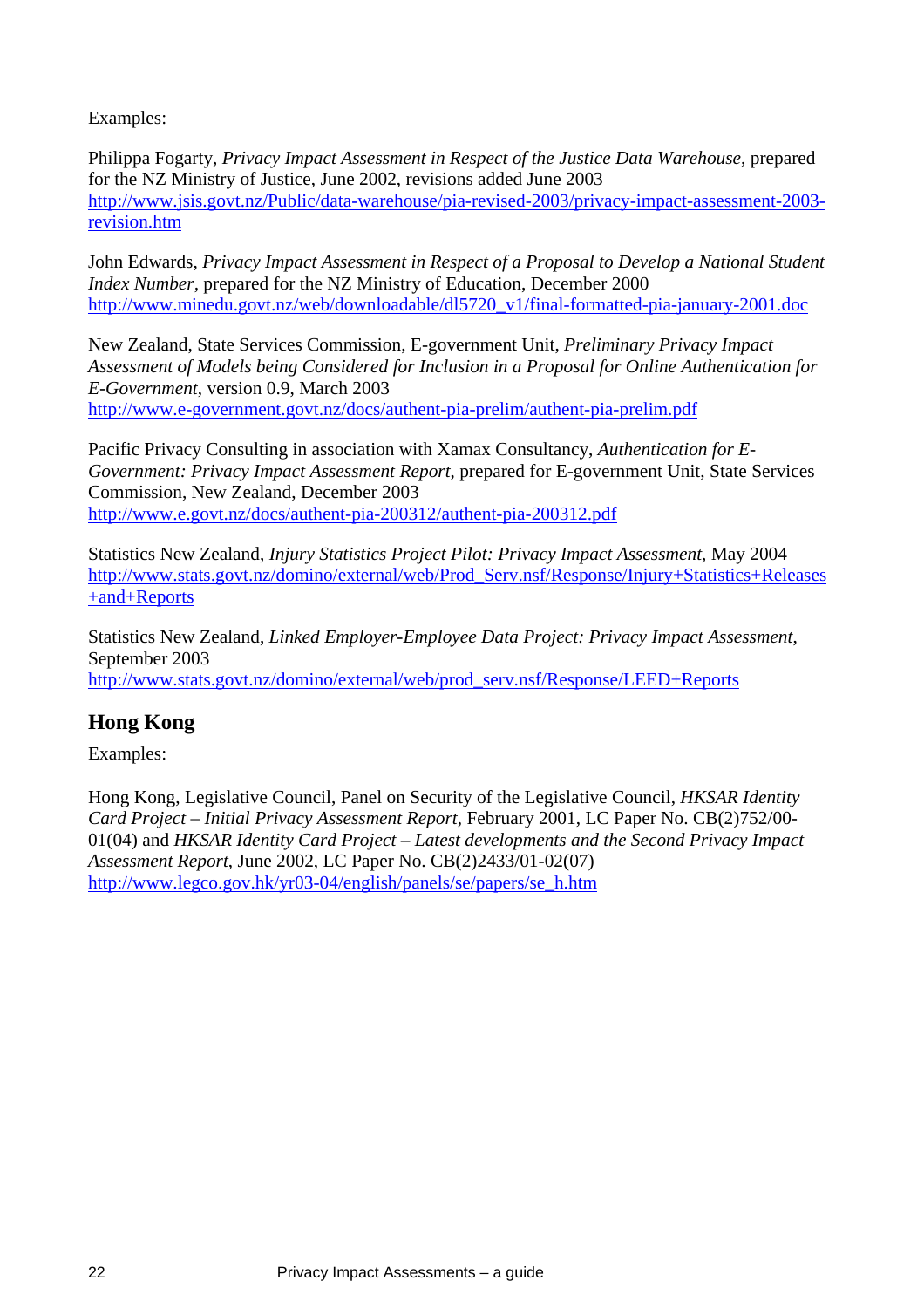# **The Americas**

## **Canada**

## *Federal*

Treasury Board of Canada Secretariat, *Privacy Impact Assessment Policy and Privacy Impact Assessment Guidelines: A Framework for Managing Privacy Risks,* May 2002 http://www.tbs-sct.gc.ca/pubs\_pol/ciopubs/pia-pefr/siglist\_e.asp

Treasury Board of Canada Secretariat, *Privacy Impact Assessment e-Learning Tool*, last updated October 2003

http://www.cio-dpi.gc.ca/pgol-pged/piatp-pfefvp/index\_e.asp

### *Alberta*

Canada, Office of the Information and Privacy Commissioner of Alberta, *Privacy Impact Template,* January 2001 http://www.oipc.ab.ca/pia/template.cfm

## Examples:

Canada, Office of the Information and Privacy Commissioner of Alberta, *Privacy Impact Assessment Registry* (searchable registry of PIAs submitted by public bodies and custodians to, and accepted by, the OIPC), ongoing http://www.oipc.ab.ca/pia/registry.cfm

### *British Columbia*

Canada, British Columbia, Ministry of Management Services, Privacy and Information Access Branch, *Privacy Impact Assessment Process*, last updated November 2003 http://www.mser.gov.bc.ca/foi\_pop/PIA/PIAprocess.htm

## *Ontario*

Canada, Government of Ontario, Management Board Secretariat, Information and Privacy Office, *Privacy Impact Assessment: A User's Guide*, updated June 2001 http://www.gov.on.ca/MBS/english/fip/pia/index.html

Canada, Government of Ontario, Management Board Secretariat, Access and Privacy Office, *Model Cross-Jurisdictional Privacy Impact Assessment Guide - Draft*, October 1999 http://www.gov.on.ca/mbs/english/fip/pub/fed\_pia.pdf

### Examples:

Canada, Information and Privacy Commissioner of Ontario, and Advanced Card Technology Association of Canada, *Smart, Optical and Other Advanced Cards: How to do a Privacy Assessment,* September 1997 http://www.ipc.on.ca/docs/cards.pdf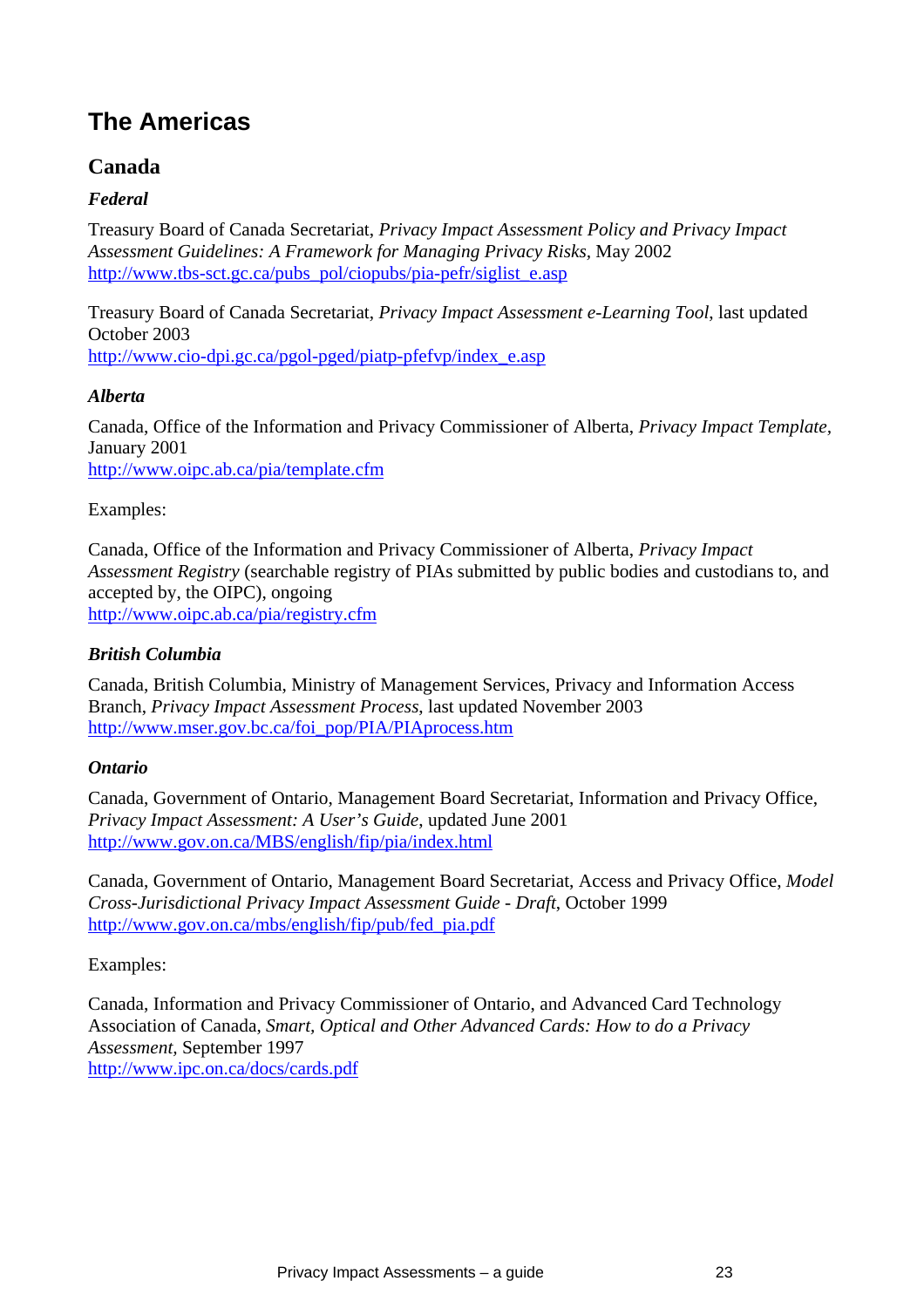Canada, Information and Privacy Commissioner of Ontario, and Advanced Card Technology Association of Canada, *Multi-Application Smart Cards: How to do a Privacy Assessment,* August 2000

http://www.ipc.on.ca/docs/multiapp.pdf

Canada, Information and Privacy Commissioner of Ontario, *Geographical Information Systems,* see Appendix A ("Privacy Impact Assessment"), April 1997 http://www.ipc.on.ca/scripts/search.asp?action=98&RefAct=31&P\_ID=11405&N\_ID=1&PT\_ID=1 1351&U ID=0

### *Saskatchewan*

Canada, Office of the Saskatchewan Information and Privacy Commissioner, *Introduction to the Privacy Impact Assessment* and *Privacy Impact Assessment (Short Form)*, April 2004 http://www.oipc.sk.ca/Web%20Site%20Documents/PIA Intro -- Official Version -- April, 2004.pdf and

http://www.oipc.sk.ca/Web Site Documents/PIA Short Form -- Official Version April, 2004.pdf

## **USA**

United States, Office of Management and Budget, *OMB Guidance for Implementing the Privacy Provisions of the E-Government Act of 2002,* Memorandum for Heads of Executive Departments and Agencies, M-03-22, September 2003 http://www.whitehouse.gov/omb/memoranda/m03-22.html

United States, Department of the Interior, Office of the Chief Information Officer, *Privacy Impact Assessment and Guide* and *Privacy Impact Assessment Template,* March 2004 http://www.doi.gov/ocio/privacy/pia.htm

Examples:

US Department of Justice, in co-operation with the Office of the Ontario Information and Privacy Commissioner, *Privacy Impact Assessment for Justice Information Systems Working Paper*, February 2001 http://www.ojp.usdoj.gov/archive/topics/integratedjustice/welcome.html

United States, National Criminal Justice Association, *Justice Information Privacy Guideline: Developing, Drafting and Assessing Privacy Policy for Justice Information Systems*, September 2002

http://www.ncja.org/pdf/privacyguideline.pdf

US Internal Revenue Service, *IRS Privacy Impact Assessment*, December 1996, endorsed by Federal Chief Information Officers Council in 2000 http://www.cio.gov/archive/pia\_for\_it\_irs\_model.pdf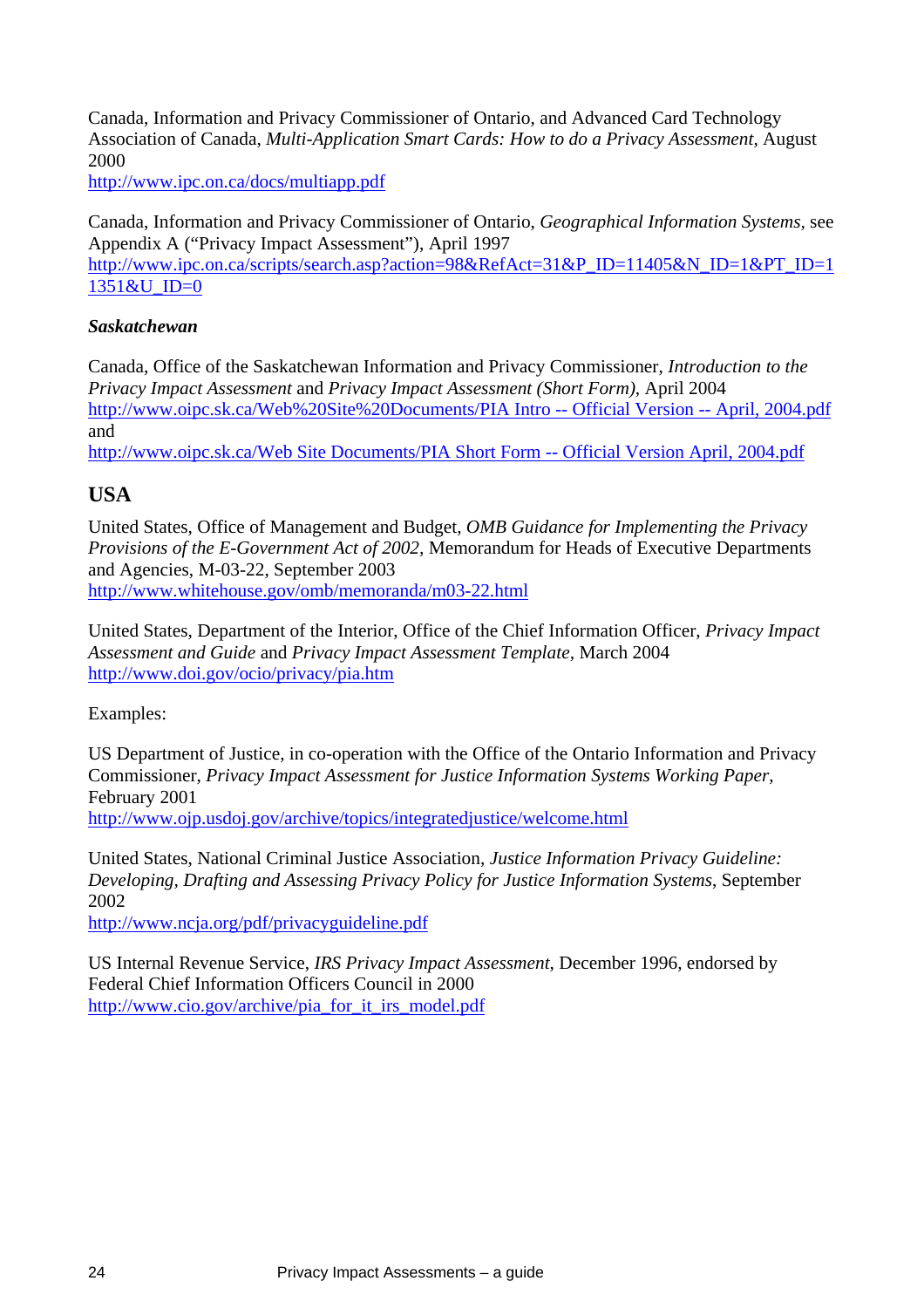# **Europe**

## **European Commission**

Cap Gemini UK plc, *IDA [Interchange of Data between Administrations] Programme: A Guide to Data Protection Compliance*, version 1, study sponsored by the European Commission, March 1998

http://en.infosoc.gr/content/downloads/data\_protection\_compliance.pdf

## **United Kingdom**

United Kingdom, Cabinet Office, Performance and Innovation Unit, "The Analytical Framework and Privacy Impact Assessments", Annex D in *Privacy and Data-Sharing: The Way Forward for Public Services*, April 2002

http://www.number-10.gov.uk/su/privacy/annex-d.htm

United Kingdom, Department for Constitutional Affairs, *Public Sector Data Sharing: Guidance on the Law*, esp Appendices 1 ("Is Data Sharing Intra Vires?") 2 ("Relevant Considerations for Lawful Sharing of Personal Data") and 3 ("Checklist of Relevant Legal Considerations Relating to Data Sharing Partnerships"), November 2003 http://www.dca.gov.uk/foi/sharing/toolkit/lawguide.pdf

Examples:

United Kingdom, Department for Constitutional Affairs, *Case Studies [illustrating application of legal guidance to data sharing]: (1) Community Incident Action Groups; (2) Electronically Sharing Client Data Pilot Scheme; (3) The Connexions Service; and (4) Bolton Information Sharing and Assessment Pilot Project*, undated

http://www.dca.gov.uk/foi/sharing/toolkit/casestudies.htm

# **Non-Government**

International Biometric Group's BioPrivacy Initiative, *BioPrivacy Application Impact Framework*, 2000-2003 http://www.bioprivacy.org/index.htm

Thomas J. Karol (Deloitte & Touche), *A Guide to Cross-Border Privacy Impact Assessments*, commissioned by the IT Governance Institute and the Information Systems Audit and Control Foundation Research Board, 2001

http://www.itgi.org/ContentManagement/ContentDisplay.cfm?ContentID=7404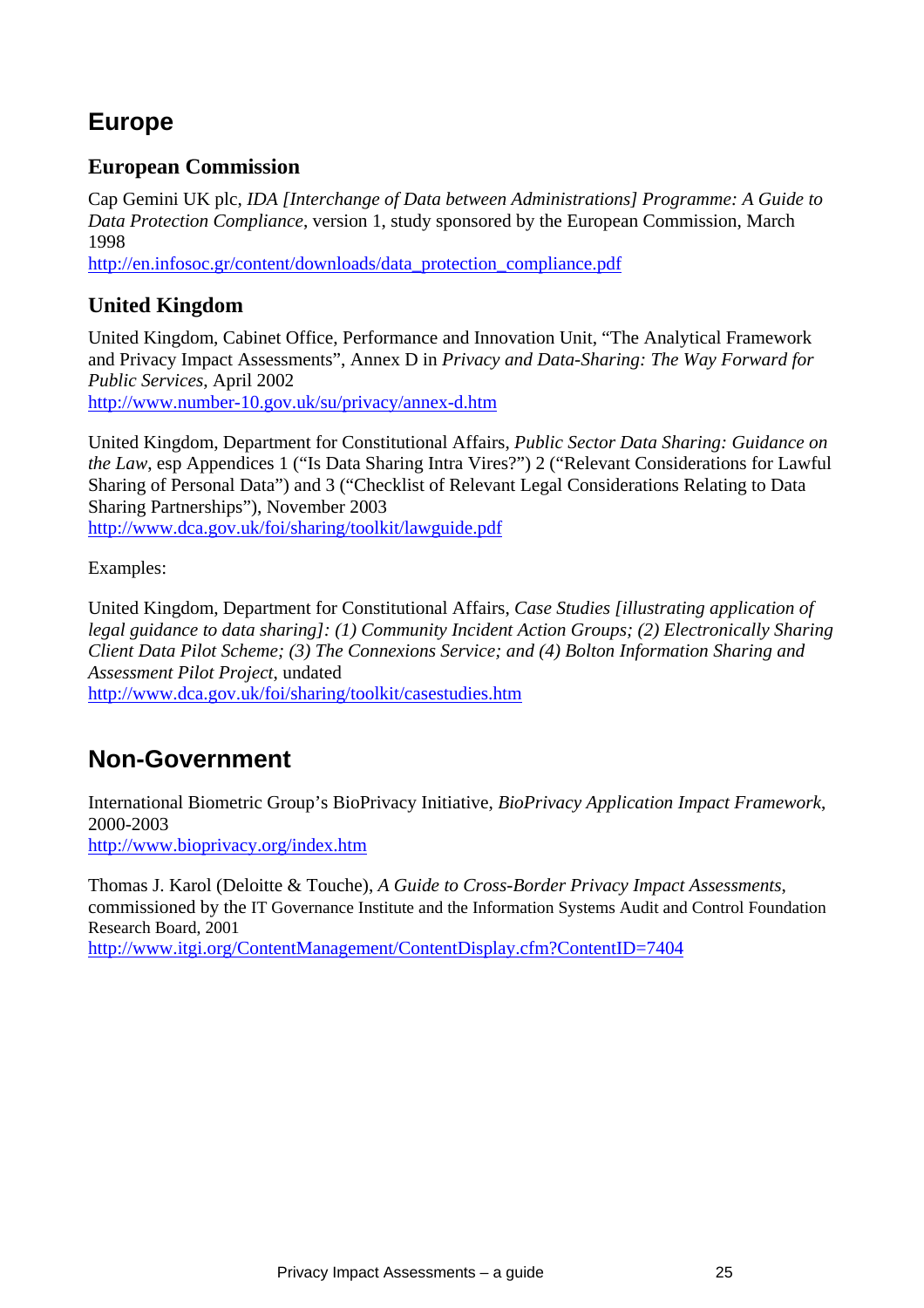# **Resource 3: the Information Privacy Principles**

# **SCHEDULE 1 of the Information Privacy Act 2000 THE INFORMATION PRIVACY PRINCIPLES**

In these Principles –

**"sensitive information"** means information or an opinion about an individual's –

- (i) racial or ethnic origin; or
- (ii) political opinions; or
- (iii) membership of a political association; or
- (iv) religious beliefs or affiliations; or
- (v) philosophical beliefs; or
- (vi) membership of a professional or trade association; or
- (vii) membership of a trade union; or
- (viii) sexual preferences or practices; or
- $(ix)$  criminal record –

that is also personal information;

**"unique identifier"** means an identifier (usually a number) assigned by an organisation to an individual uniquely to identify that individual for the purposes of the operations of the organisation but does not include an identifier that consists only of the individual's name.

#### **1. Principle 1 Collection**

- 1.1 An organisation must not collect personal information unless the information is necessary for one or more of its functions or activities.
- 1.2 An organisation must collect personal information only by lawful and fair means and not in an unreasonably intrusive way.
- 1.3 At or before the time (or, if that is not practicable, as soon as practicable after) an organisation collects personal information about an individual from the individual, the organisation must take reasonable steps to ensure that the individual is aware of –
	- (a) the identity of the organisation and how to contact it; and
	- (b) the fact that he or she is able to gain access to the information; and
	- (c) the purposes for which the information is collected; and
	- (d) to whom (or the types of individuals or organisations to which) the organisation usually discloses information of that kind; and
	- (e) any law that requires the particular information to be collected; and
	- (f) the main consequences (if any) for the individual if all or part of the information is not provided.
- 1.4 If it is reasonable and practicable to do so, an organisation must collect personal information about an individual only from that individual.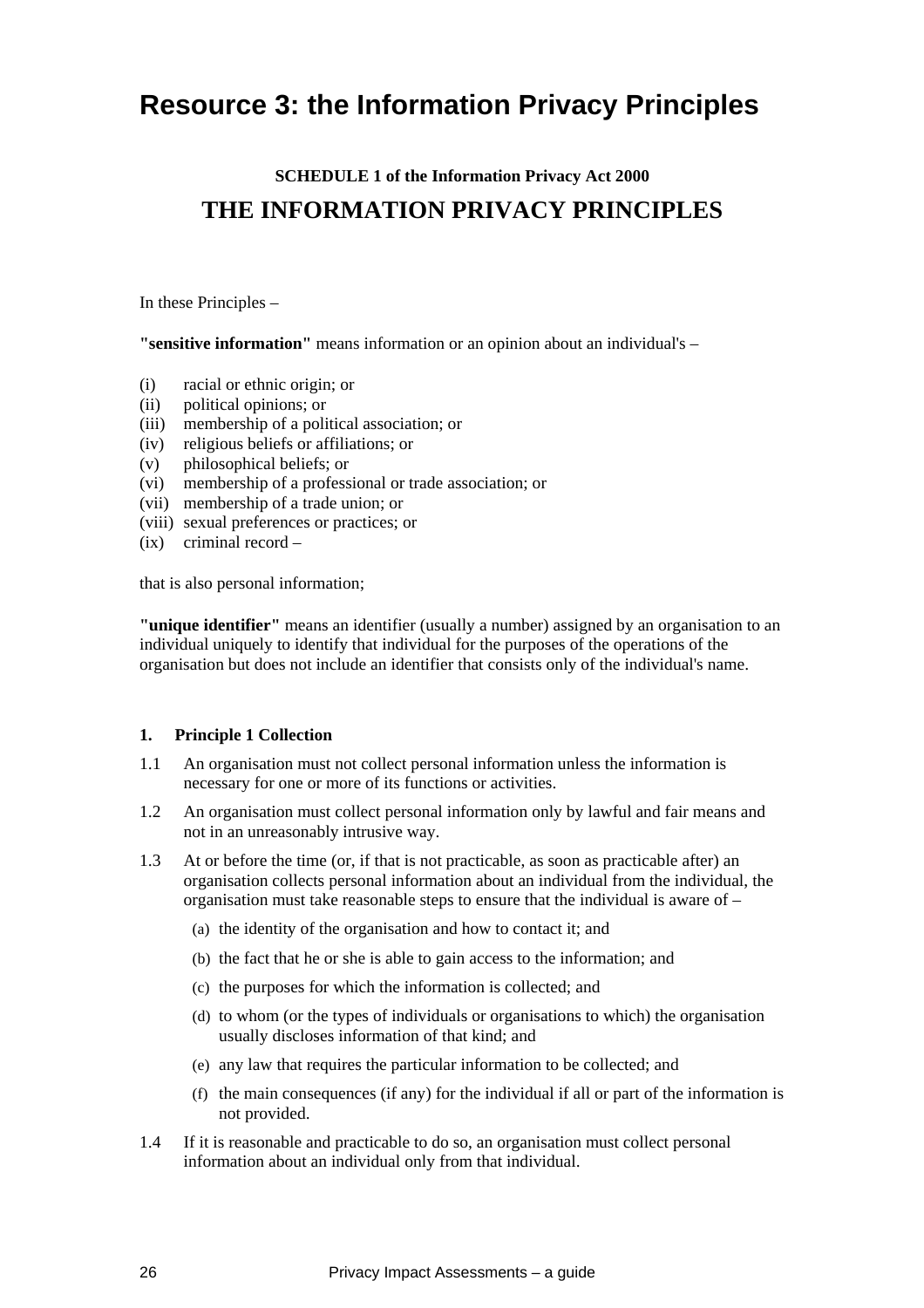1.5 If an organisation collects personal information about an individual from someone else, it must take reasonable steps to ensure that the individual is or has been made aware of the matters listed in IPP 1.3 except to the extent that making the individual aware of the matters would pose a serious threat to the life or health of any individual.

#### **2. Principle 2 Use and Disclosure**

- 2.1 An organisation must not use or disclose personal information about an individual for a purpose (the secondary purpose) other than the primary purpose of collection unless –
	- (a) both of the following apply
		- (i) the secondary purpose is related to the primary purpose of collection and, if the personal information is sensitive information, directly related to the primary purpose of collection;
		- (ii) the individual would reasonably expect the organisation to use or disclose the information for the secondary purpose; or
	- (b) the individual has consented to the use or disclosure; or
	- (c) if the use or disclosure is necessary for research, or the compilation or analysis of statistics, in the public interest, other than for publication in a form that identifies any particular individual –
		- (i) it is impracticable for the organisation to seek the individual's consent before the use or disclosure; and
		- (ii) in the case of disclosure the organisation reasonably believes that the recipient of the information will not disclose the information; or
	- (d) the organisation reasonably believes that the use or disclosure is necessary to lessen or prevent –
		- (i) a serious and imminent threat to an individual's life, health, safety or welfare; or
		- (ii) a serious threat to public health, public safety, or public welfare; or
	- (e) the organisation has reason to suspect that unlawful activity has been, is being or may be engaged in, and uses or discloses the personal information as a necessary part of its investigation of the matter or in reporting its concerns to relevant persons or authorities; or
	- (f) the use or disclosure is required or authorised by or under law; or
	- (g) the organisation reasonably believes that the use or disclosure is reasonably necessary for one or more of the following by or on behalf of a law enforcement agency –
		- (i) the prevention, detection, investigation, prosecution or punishment of criminal offences or breaches of a law imposing a penalty or sanction;
		- (ii) the enforcement of laws relating to the confiscation of the proceeds of crime;
		- (iii) the protection of the public revenue;
		- (iv) the prevention, detection, investigation or remedying of seriously improper conduct;
		- (v) the preparation for, or conduct of, proceedings before any court or tribunal, or implementation of the orders of a court or tribunal; or
	- (h) the Australian Security Intelligence Organization (ASIO) or the Australian Secret Intelligence Service (ASIS), in connection with its functions, has requested the organisation to disclose the personal information and –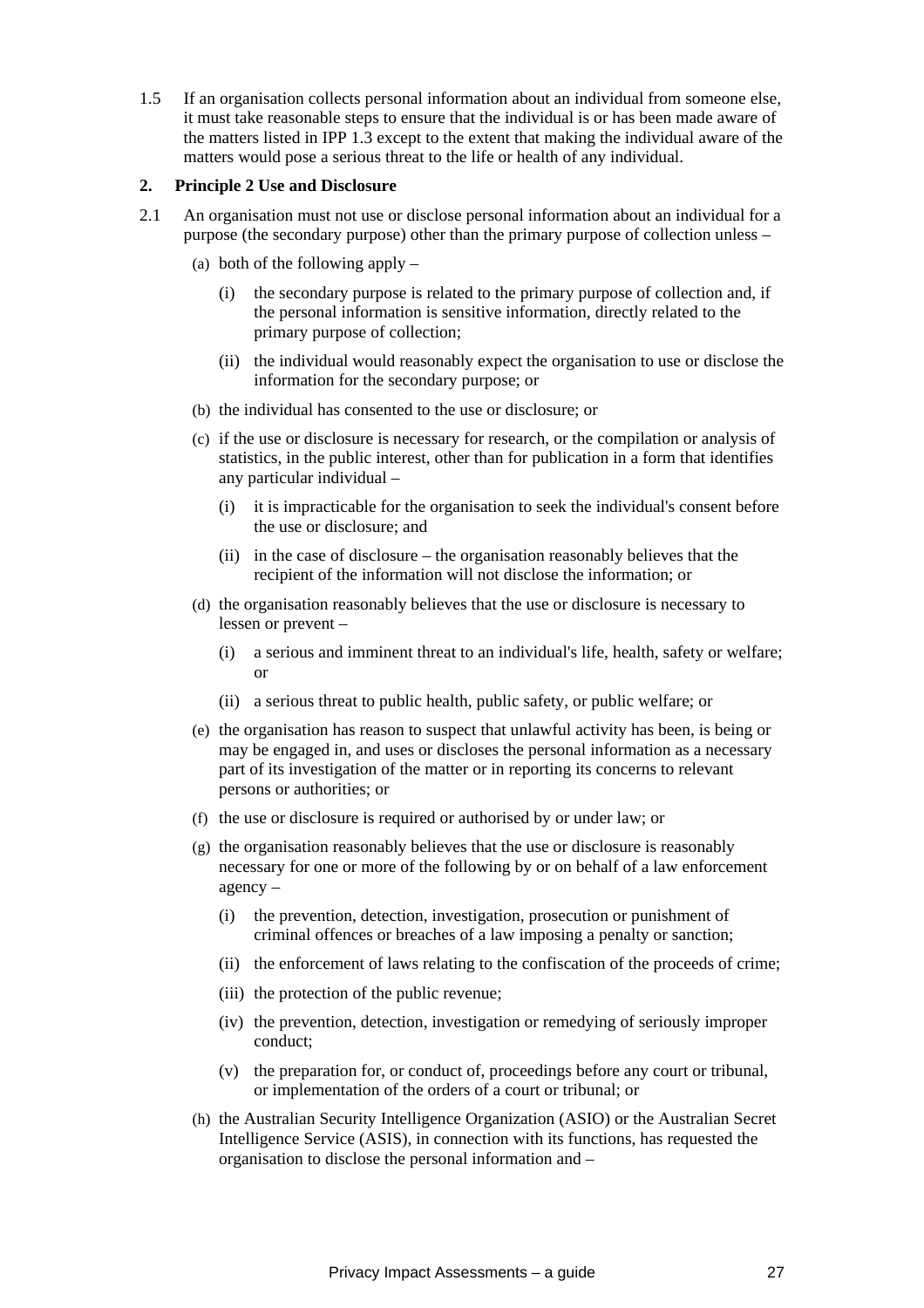- (i) the disclosure is made to an officer or employee of ASIO or ASIS (as the case requires) authorised in writing by the Director-General of ASIO or ASIS (as the case requires) to receive the disclosure; and
- (ii) an officer or employee of ASIO or ASIS (as the case requires) authorised in writing by the Director-General of ASIO or ASIS (as the case requires) for the purposes of this paragraph has certified that the disclosure would be connected with the performance by ASIO or ASIS (as the case requires) of its functions.
- 2.2 If an organisation uses or discloses personal information under paragraph  $2.1(g)$ , it must make a written note of the use or disclosure.

#### **3. Principle 3 Data Quality**

3.1 An organisation must take reasonable steps to make sure that the personal information it collects, uses or discloses is accurate, complete and up to date.

#### **4. Principle 4 Data Security**

- 4.1 An organisation must take reasonable steps to protect the personal information it holds from misuse and loss and from unauthorised access, modification or disclosure.
- 4.2 An organisation must take reasonable steps to destroy or permanently de-identify personal information if it is no longer needed for any purpose.

#### **5. Principle 5 Openness**

- 5.1 An organisation must set out in a document clearly expressed policies on its management of personal information. The organisation must make the document available to anyone who asks for it.
- 5.2 On request by a person, an organisation must take reasonable steps to let the person know, generally, what sort of personal information it holds, for what purposes, and how it collects, holds, uses and discloses that information.

#### **6. Principle 6 Access and Correction**

- 6.1 If an organisation holds personal information about an individual, it must provide the individual with access to the information on request by the individual, except to the extent that –
	- (a) providing access would pose a serious and imminent threat to the life or health of any individual; or
	- (b) providing access would have an unreasonable impact on the privacy of other individuals; or
	- (c) the request for access is frivolous or vexatious; or
	- (d) the information relates to existing legal proceedings between the organisation and the individual, and the information would not be accessible by the process of discovery or subpoena in those proceedings; or
	- (e) providing access would reveal the intentions of the organisation in relation to negotiations with the individual in such a way as to prejudice those negotiations; or
	- (f) providing access would be unlawful; or
	- (g) denying access is required or authorised by or under law; or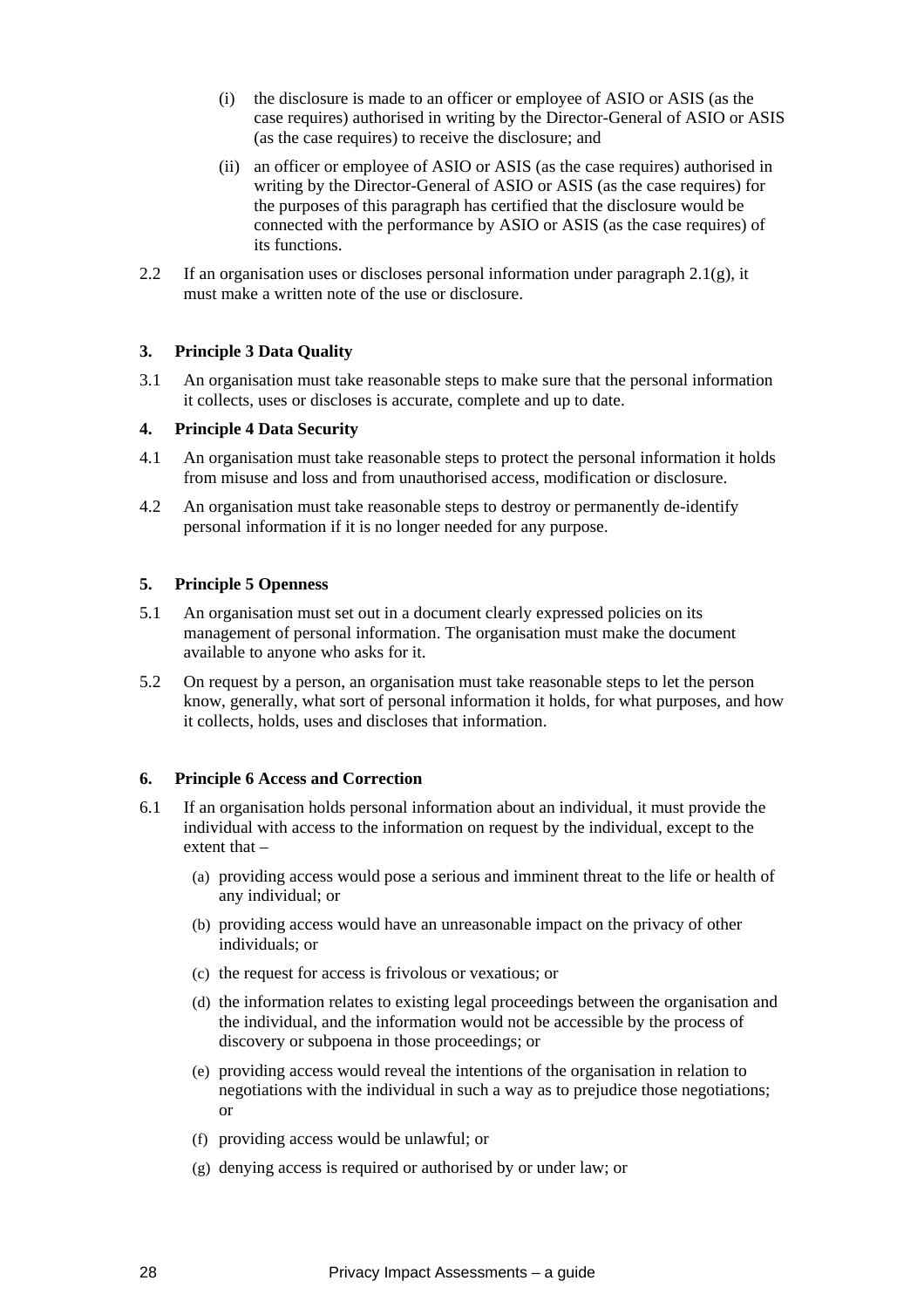- (h) providing access would be likely to prejudice an investigation of possible unlawful activity; or
- (i) providing access would be likely to prejudice
	- (i) the prevention, detection, investigation, prosecution or punishment of criminal offences or breaches of a law imposing a penalty or sanction; or
	- (ii) the enforcement of laws relating to the confiscation of the proceeds of crime; or
	- (iii) the protection of public revenue; or
	- (iv) the prevention, detection, investigation or remedying of seriously improper conduct; or
	- (v) the preparation for, or conduct of, proceedings before any court or tribunal, or implementation of its orders –

by or on behalf of a law enforcement agency; or

- (j) ASIO, ASIS or a law enforcement agency performing a lawful security function asks the organisation not to provide access to the information on the basis that providing access would be likely to cause damage to the security of Australia.
- 6.2 However, where providing access would reveal evaluative information generated within the organisation in connection with a commercially sensitive decision-making process, the organisation may give the individual an explanation for the commercially sensitive decision rather than direct access to the information.
- 6.3 If the organisation is not required to provide the individual with access to the information because of one or more of paragraphs 6.1(a) to (j) (inclusive), the organisation must, if reasonable, consider whether the use of mutually agreed intermediaries would allow sufficient access to meet the needs of both parties.
- 6.4 If an organisation charges for providing access to personal information, the organisation –
	- (a) must advise an individual who requests access to personal information that the organisation will provide access on the payment of the prescribed fee; and
	- (b) may refuse access to the personal information until the fee is paid.
- 6.5 If an organisation holds personal information about an individual and the individual is able to establish that the information is not accurate, complete and up to date, the organisation must take reasonable steps to correct the information so that it is accurate, complete and up to date.
- 6.6 If the individual and the organisation disagree about whether the information is accurate, complete and up to date, and the individual asks the organisation to associate with the information a statement claiming that the information is not accurate, complete or up to date, the organisation must take reasonable steps to do so.
- 6.7 An organisation must provide reasons for denial of access or a refusal to correct personal information.
- 6.8 If an individual requests access to, or the correction of, personal information held by an organisation, the organisation must –
	- (a) provide access, or reasons for the denial of access; or
	- (b) correct the personal information, or provide reasons for the refusal to correct the personal information; or
	- (c) provide reasons for the delay in responding to the request for access to or for the correction of personal information--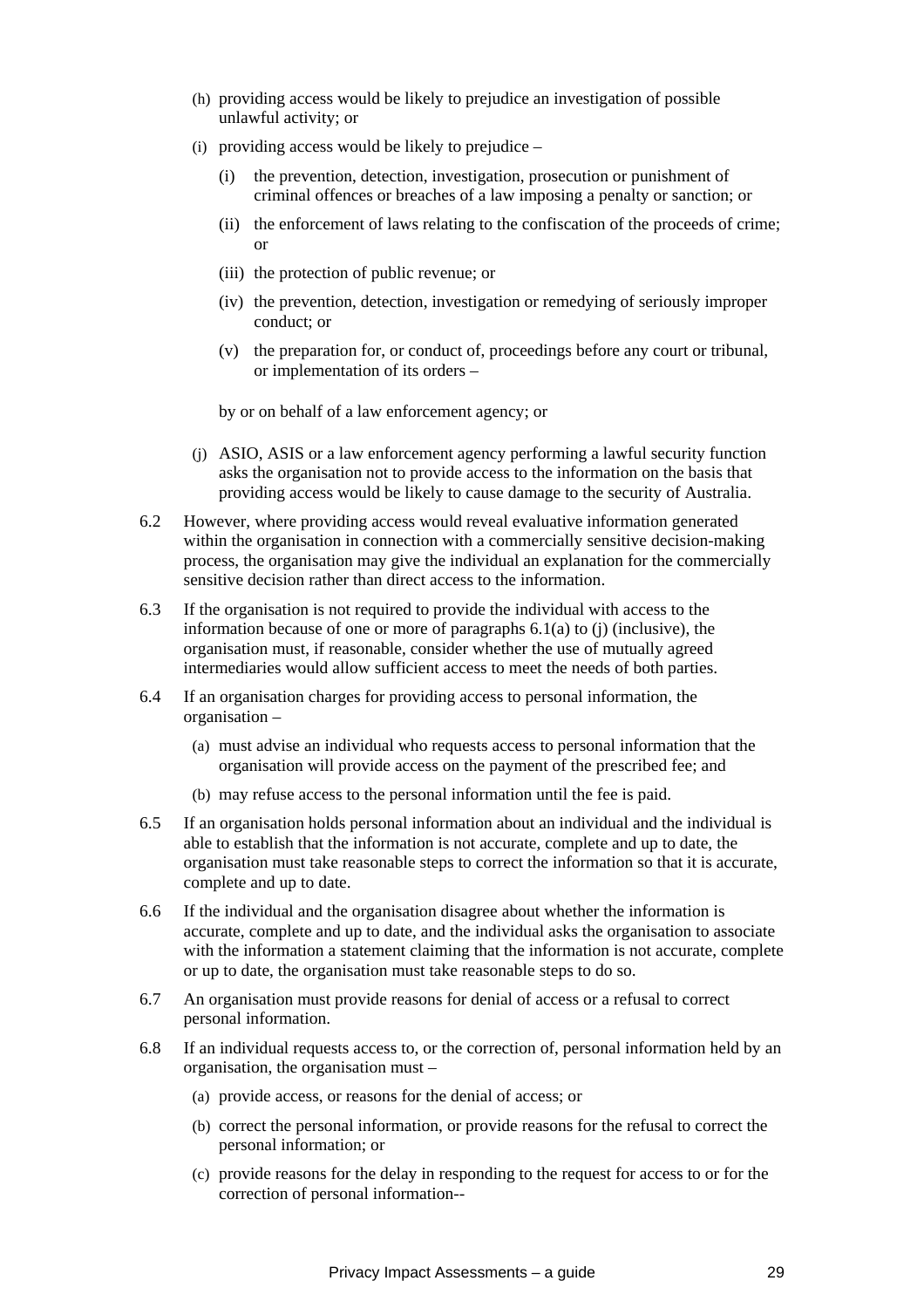as soon as practicable, but no later than 45 days after receiving the request.

#### **7. Principle 7 Unique Identifiers**

- 7.1 An organisation must not assign unique identifiers to individuals unless the assignment of unique identifiers is necessary to enable the organisation to carry out any of its functions efficiently.
- 7.2 An organisation must not adopt as its own unique identifier of an individual a unique identifier of the individual that has been assigned by another organisation unless –
	- (a) it is necessary to enable the organisation to carry out any of its functions efficiently; or
	- (b) it has obtained the consent of the individual to the use of the unique identifier; or
	- (c) it is an outsourcing organisation adopting the unique identifier created by a contracted service provider in the performance of its obligations to the organisation under a State contract.
- 7.3 An organisation must not use or disclose a unique identifier assigned to an individual by another organisation unless –
	- (a) the use or disclosure is necessary for the organisation to fulfil its obligations to the other organisation; or
	- (b) one or more of paragraphs 2.1(d) to 2.1(g) applies to the use or disclosure; or
	- (c) it has obtained the consent of the individual to the use or disclosure.
- 7.4 An organisation must not require an individual to provide a unique identifier in order to obtain a service unless the provision of the unique identifier is required or authorised by law or the provision is in connection with the purpose (or a directly related purpose) for which the unique identifier was assigned.

#### **8. Principle 8 Anonymity**

8.1 Wherever it is lawful and practicable, individuals must have the option of not identifying themselves when entering transactions with an organisation.

#### **9. Principle 9 Transborder Data Flows**

- 9.1 An organisation may transfer personal information about an individual to someone (other than the organisation or the individual) who is outside Victoria only if –
	- (a) the organisation reasonably believes that the recipient of the information is subject to a law, binding scheme or contract which effectively upholds principles for fair handling of the information that are substantially similar to the Information Privacy Principles; or
	- (b) the individual consents to the transfer; or
	- (c) the transfer is necessary for the performance of a contract between the individual and the organisation, or for the implementation of pre-contractual measures taken in response to the individual's request; or
	- (d) the transfer is necessary for the conclusion or performance of a contract concluded in the interest of the individual between the organisation and a third party; or
	- (e) all of the following apply
		- (i) the transfer is for the benefit of the individual;
		- (ii) it is impracticable to obtain the consent of the individual to that transfer;
		- (iii) if it were practicable to obtain that consent, the individual would be likely to give it; or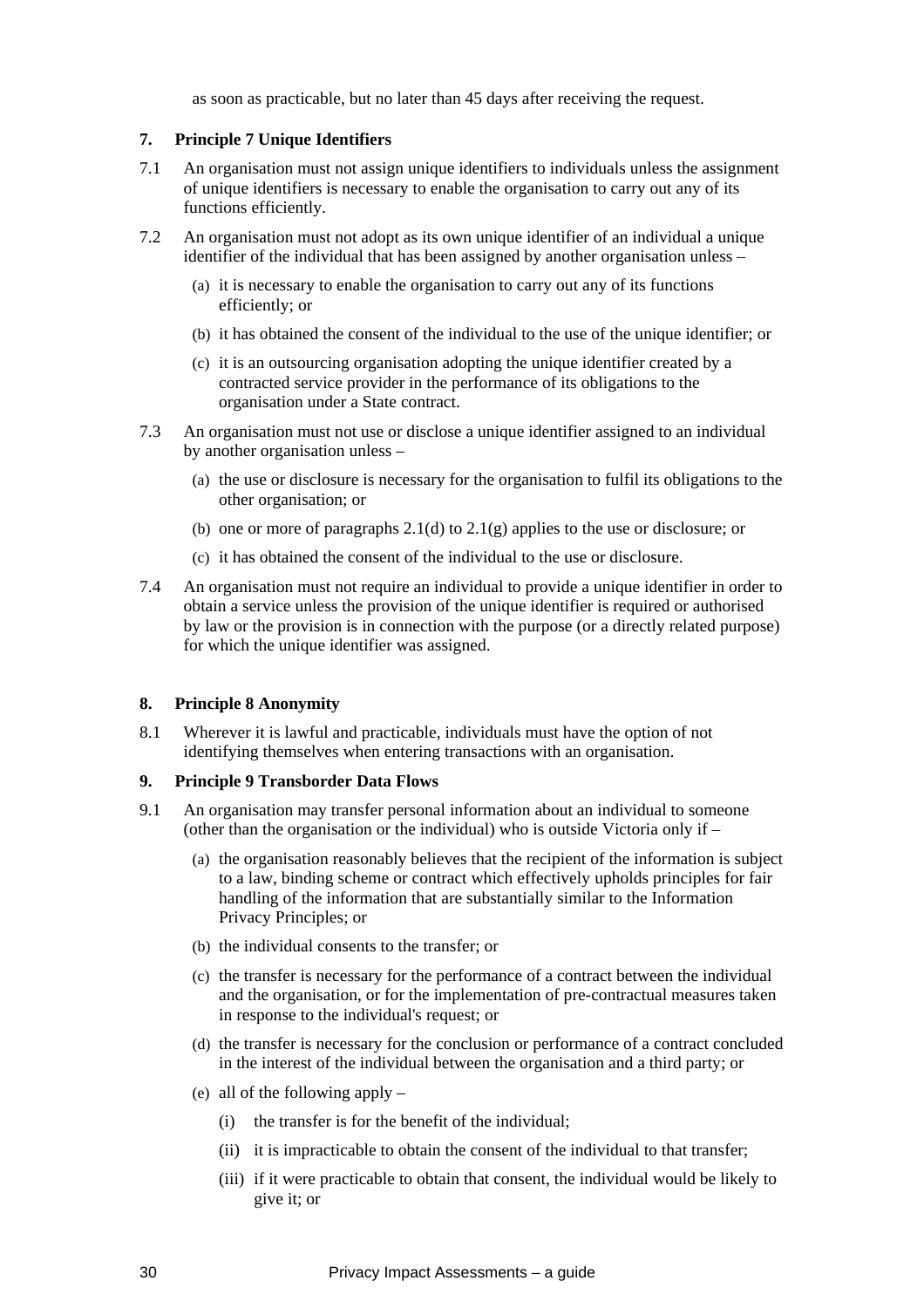(f) the organisation has taken reasonable steps to ensure that the information which it has transferred will not be held, used or disclosed by the recipient of the information inconsistently with the Information Privacy Principles.

#### **10. Principle 10 Sensitive Information**

- 10.1 An organisation must not collect sensitive information about an individual unless
	- (a) the individual has consented; or
	- (b) the collection is required under law; or
	- (c) the collection is necessary to prevent or lessen a serious and imminent threat to the life or health of any individual, where the individual whom the information concerns –
		- (i) is physically or legally incapable of giving consent to the collection; or
		- (ii) physically cannot communicate consent to the collection; or
	- (d) the collection is necessary for the establishment, exercise or defence of a legal or equitable claim.
- 10.2 Despite IPP 10.1, an organisation may collect sensitive information about an individual if
	- (a) the collection  $-$ 
		- (i) is necessary for research, or the compilation or analysis of statistics, relevant to government funded targeted welfare or educational services; or
		- (ii) is of information relating to an individual's racial or ethnic origin and is collected for the purpose of providing government funded targeted welfare or educational services; and
	- (b) there is no reasonably practicable alternative to collecting the information for that purpose; and
	- (c) it is impracticable for the organisation to seek the individual's consent to the collection.